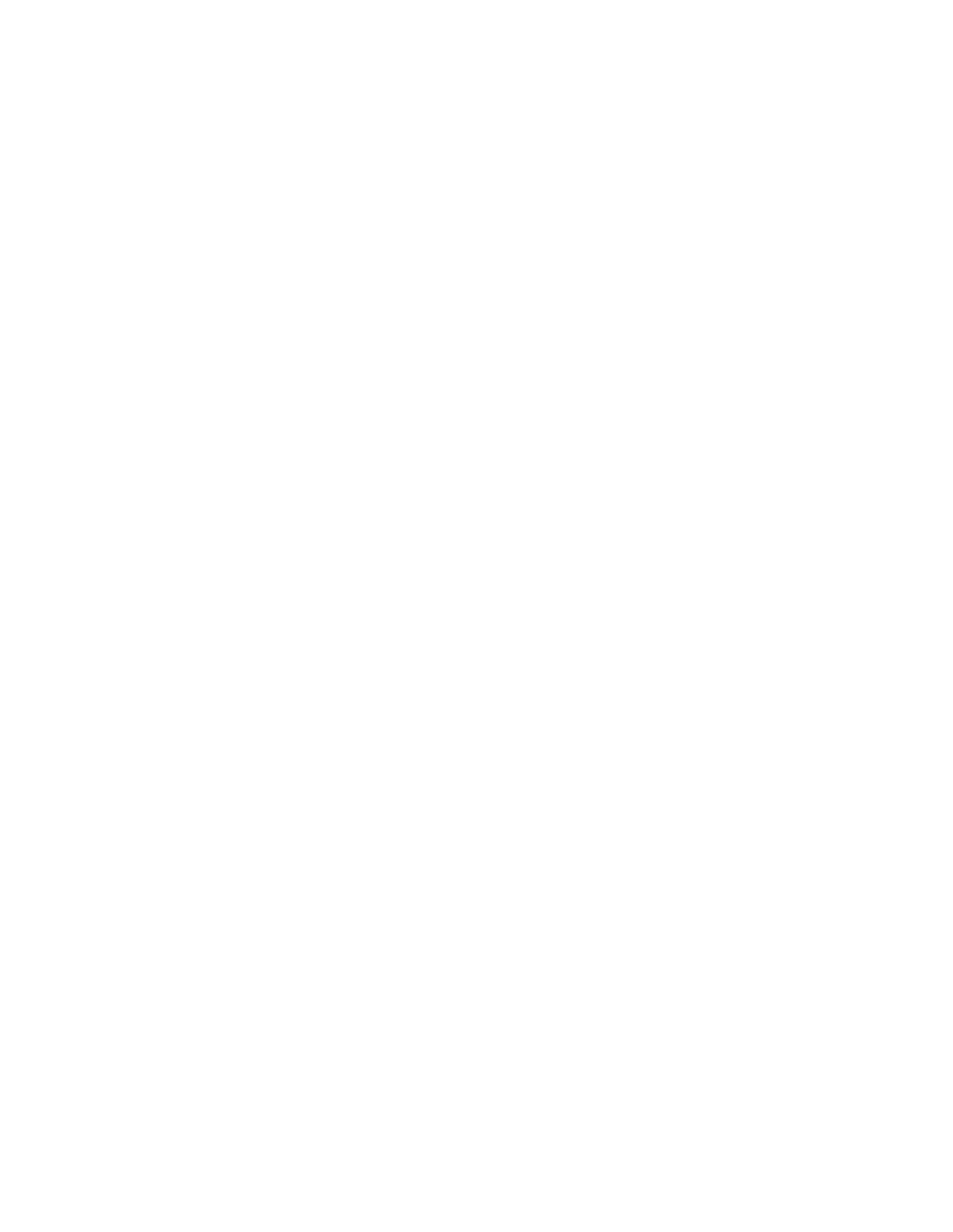SOVEREIGN DEBT CRISIS MANAGEMENT: LESSONS FROM THE 2012 GREEK DEBT RESTRUCTURING

Miranda Xafa

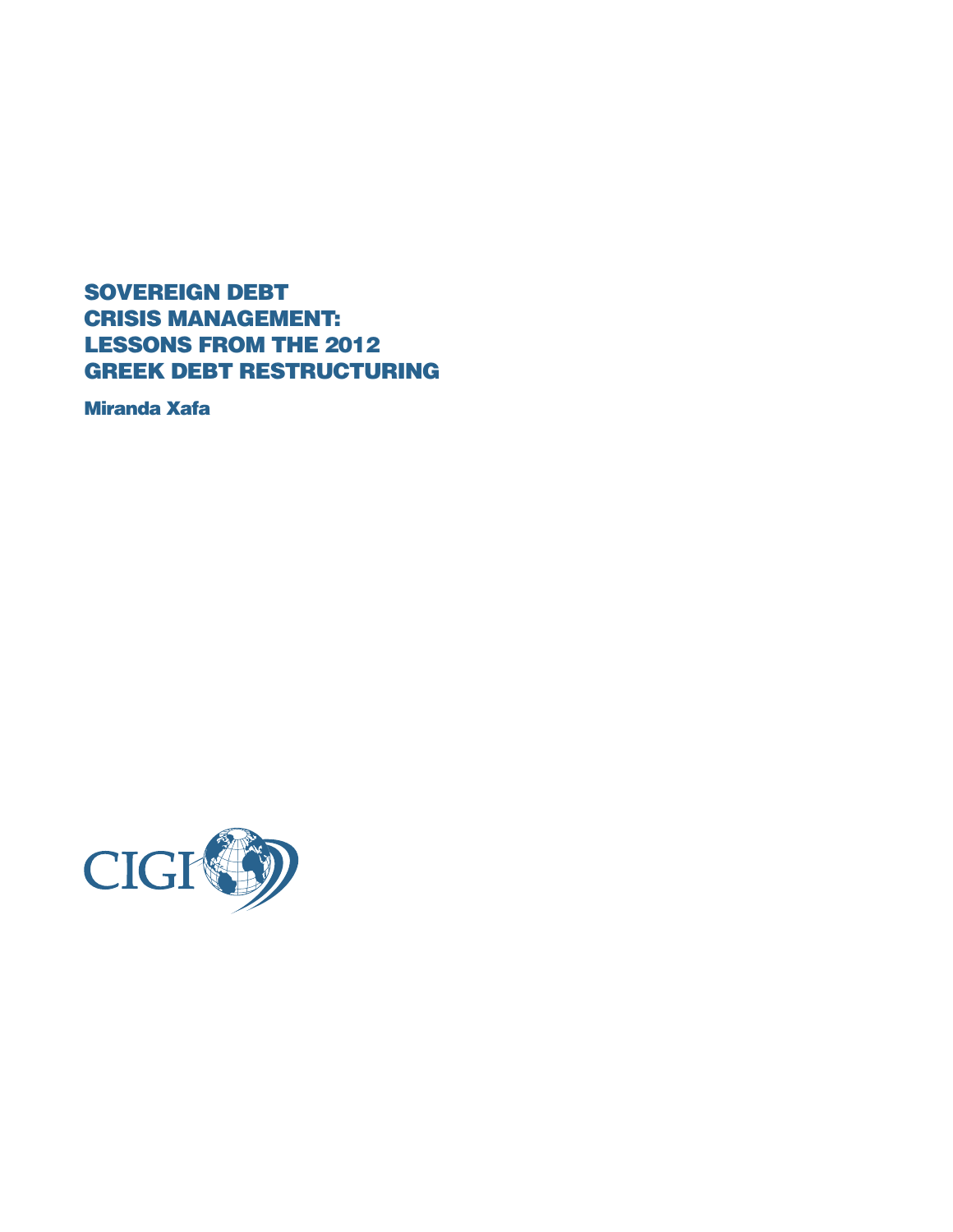Copyright © 2014 by the Centre for International Governance Innovation

The opinions expressed in this publication are those of the author and do not necessarily reflect the views of the Centre for International Governance Innovation or its Operating Board of Directors or International Board of Governors or the United Nations University.



This work is licensed under a Creative Commons Attribution — Non-commercial — No Derivatives License. To view this license, visit (www.creativecommons.org/ licenses/by-nc-nd/3.0/). For re-use or distribution, please include this copyright notice.



57 Erb Street West Waterloo, Ontario N2L 6C2 Canada tel +1 519 885 2444 fax +1 519 885 5450 www.cigionline.org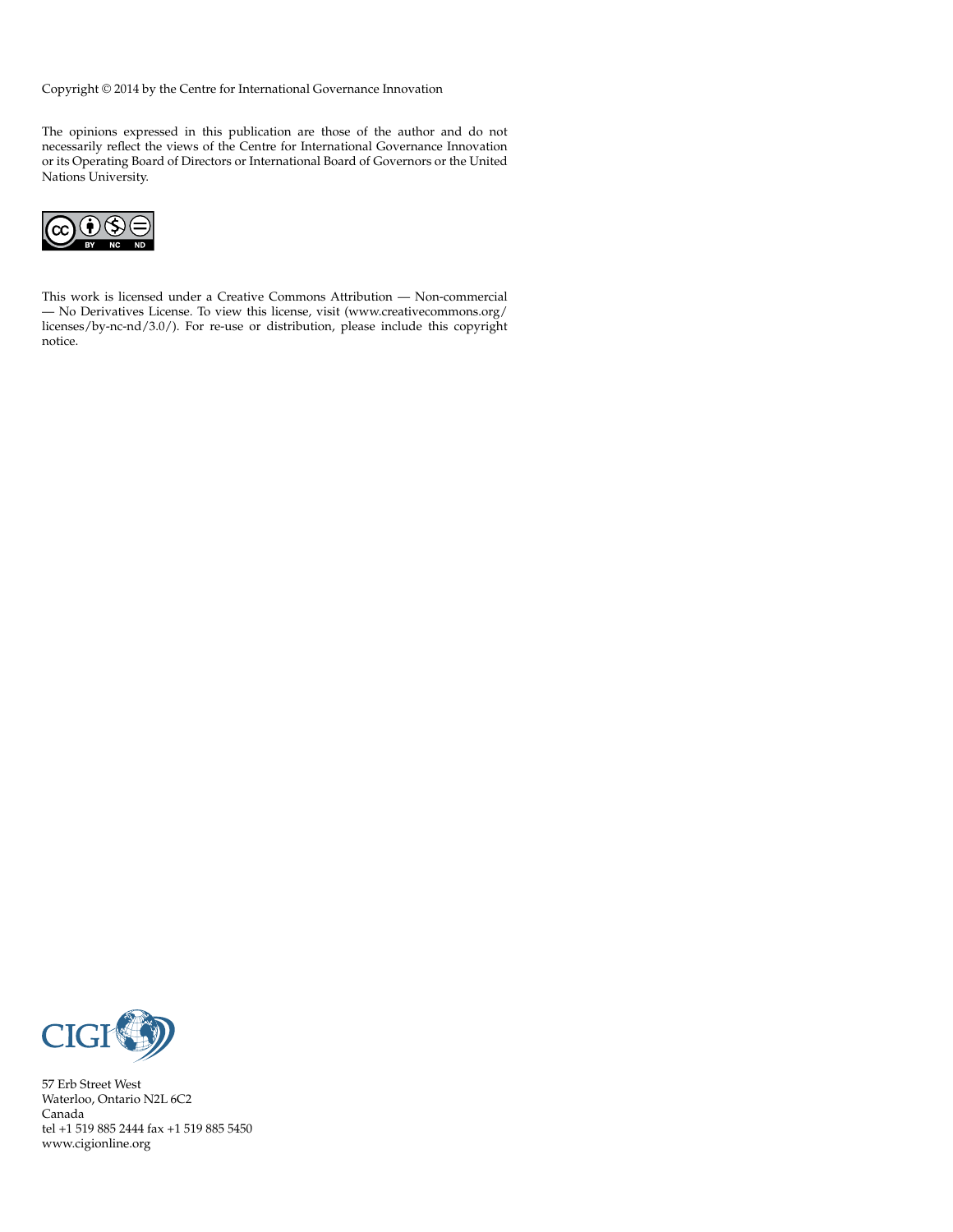# TABLE OF CONTENTS

- About the Author
- Acronyms
- Executive Summary
- Introduction
- Background to the 2012 Greek Debt Restructuring
	- The May 2010 EU/IMF Program
	- The July 2011 PSI Decision
	- The March 2012 Debt Exchange
	- The December 2012 Debt Buyback
- Issues in the Restructuring
	- Timing
	- Voluntary Restructuring versus Disorderly Default
	- Contagion
	- Seniority
	- Activating CACs and Triggering CDS
	- Aggregation Clauses and the Holdout Problem
	- The Credit Enhancement
- Conclusion
- Acknowledgements
- Works Cited
- About CIGI
- CIGI Masthead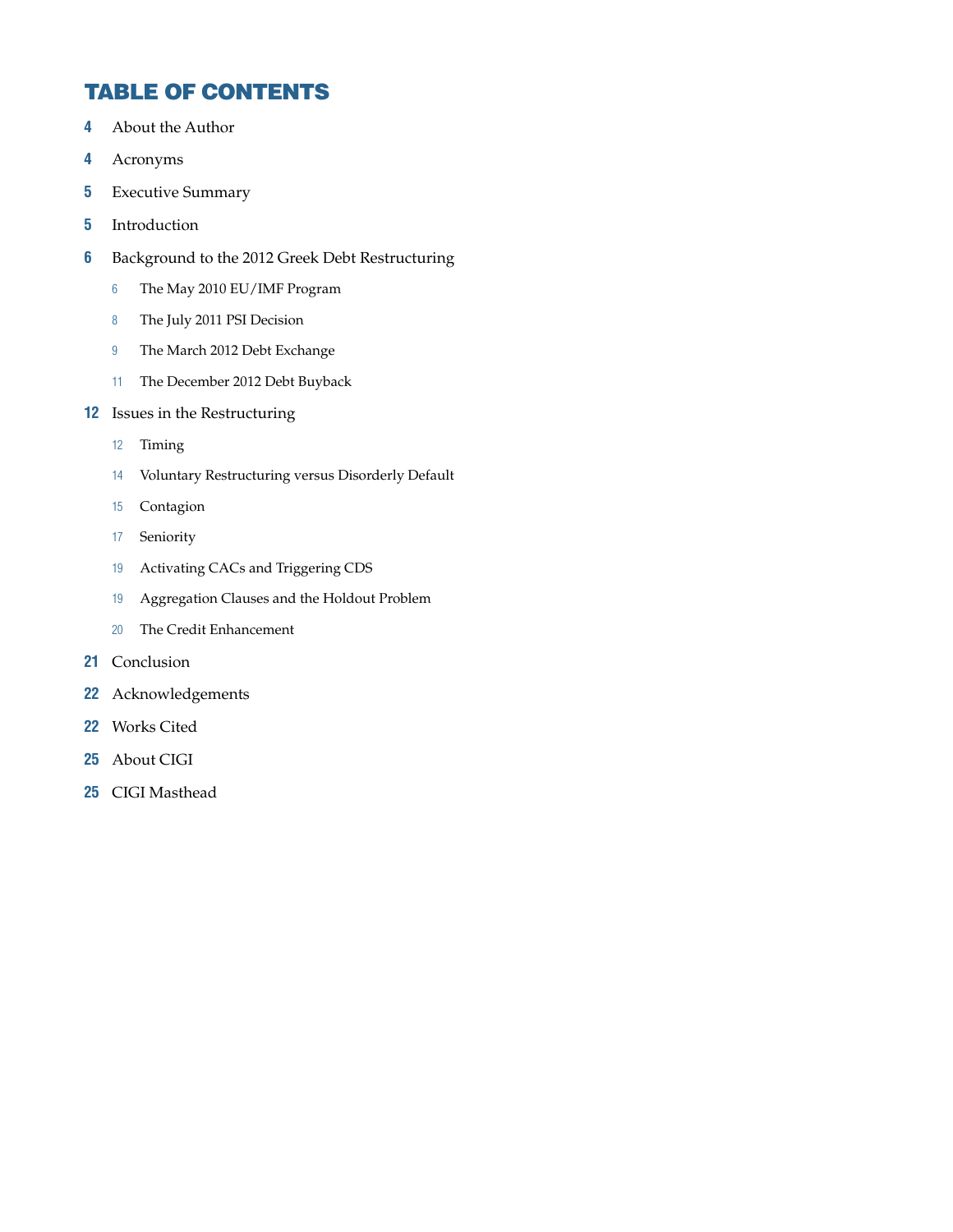# ABOUT THE AUTHOR



**Miranda Xafa** is a CIGI senior fellow. She is also chief executive officer of E. F. Consulting, an Athens-based advisory firm focusing on eurozone economic and financial issues. At CIGI, Miranda focuses on sovereign debt crises and drawing lessons from the Greek debt restructuring for future debt crises. From 2004 to 2009, she served as a member of the executive board of the International Monetary Fund in Washington, DC, where she had previously worked as a staff member. Miranda served as chief economic adviser to Greek Prime Minister Konstantinos Mitsotakis, from 1991 to 1993. From 1994 to 2003, she was a financial market analyst and senior expert at Salomon Brothers/Citigroup in London. Miranda holds a Ph.D. in economics from the University of Pennsylvania and has taught economics at the Universities of Pennsylvania and Princeton. She has published several articles and papers on international economic and financial issues.

## ACRONYMS

| bps | basis points |
|-----|--------------|
|     |              |

- CACs collective action clauses
- CDS credit default swap
- DSA Debt Sustainability Analysis
- EBA European Banking Authority
- ELA Exceptional Liquidity Assistance
- G20 Group of Twenty
- ECB European Central Bank
- EFSF European Financial Stability Fund
- ESM European Stability Mechanism
- GLF Greek Loan Facility
- GGBs Greek government bonds
- IIF Institute for International Finance
- IMF International Monetary Fund
- ISDA International Swaps and Derivatives Association
- NCBs national central banks
- NPV net present value
- OMT Outright Monetary Transactions
- OSI official sector involvement
- PSI private sector involvement
- SDRM Sovereign Debt Restructuring Mechanism
- SMP Securities Market Program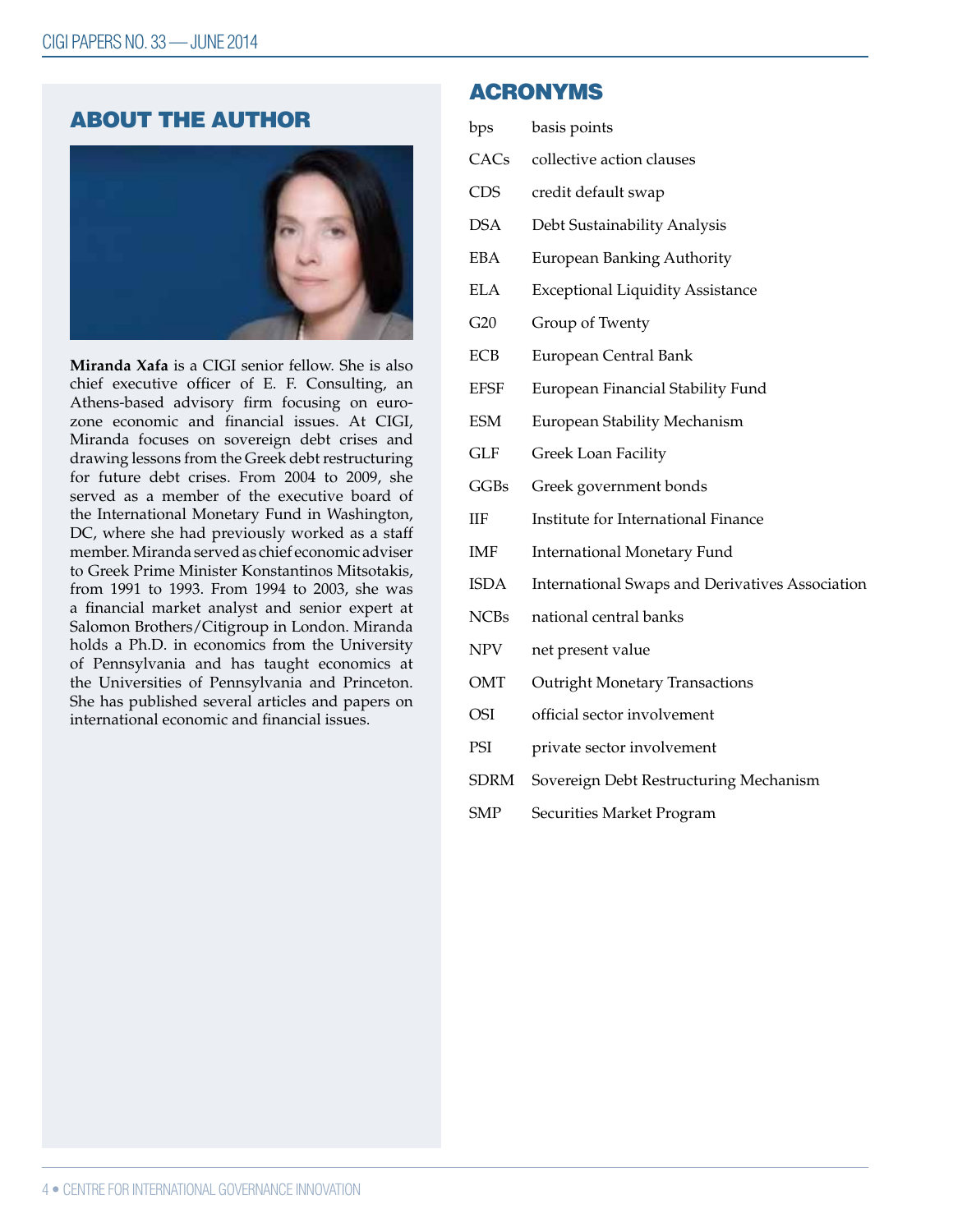# EXECUTIVE SUMMARY

The 2012 Greek debt exchange was a watershed event in the euro area debt crisis. It generated fears of contagion and was viewed as a threat to the euro itself. Although it achieved historically unprecedented debt relief, amounting to €106 billion (55 percent of GDP), it was "too little, too late" in terms of restoring Greece's debt sustainability. There is a heated debate as to whether the debt restructuring should have taken place sooner, when Greece's adjustment program was agreed to in May 2010. This paper argues that a deep haircut up front, under threat of legislative action, would have been seen as unnecessary and deeply coercive. But delaying the restructuring beyond mid-2011, when it became clear that Greece's debt was unsustainable, was unjustified. The delay reduced the stock of privately held debt subject to a haircut, possibly making an official debt restructuring inevitable down the road. Initial fears that the Greek debt restructuring would pose a serious threat to the euro area's financial stability proved to be exaggerated. On the contrary, it demonstrated that an orderly default involving a pre-emptive debt restructuring is possible in a monetary union, provided appropriate firewalls are in place to limit contagion risks. With crisis management institutions and procedures now in place in the euro area, and with much stricter fiscal surveillance, the Greek experience is likely to remain unique in the history of debt restructurings; however, some lessons can be learned from its specific features.

# INTRODUCTION

The 2012 Greek debt exchange and subsequent buyback was a key episode in the euro area debt crisis that erupted in 2009. It was the largest debt restructuring in the history of sovereign defaults, and the first within the euro area. Its historical significance lies not only in its unprecedented size — amounting to a  $E200$  billion debt exchange and €30 billion debt buyback — but also in its timing, size of creditor losses, modalities and potential for contagion to the rest of the euro area periphery.

Greece was the first country to lose access to capital markets, in May 2010, with Ireland following in November 2010 and Portugal in May 2011. Spain and Cyprus also sought official financial assistance in 2012 and 2013, respectively, although Spain only requested funding to recapitalize its banks, rather than a full bailout. Italy seems unlikely to request a bailout after newly elected Prime Minister Matteo Renzi initiated a number of far-reaching economic and political reforms in the spring of 2014. Ireland exited official support at the end of 2013, and Portugal followed suit in May 2014. Greece is the only euro area country that has restructured its debt, and expectations that other peripheral countries might follow suit have receded.

This paper examines the Greek debt exchange and the subsequent debt buyback against the background of the

euro area crisis, with a view to drawing lessons for any future debt restructuring in the euro area and beyond. Several observers have deplored the delay in Greece's debt restructuring, coming as it did nearly two years after the adjustment program was launched in May 2010. However, it is questionable whether an earlier restructuring on the same terms would have been politically feasible, given the impact on bank balance sheets in core countries notably France and Germany — and the fear of contagion to the euro area periphery. With the benefit of hindsight, it is also doubtful that an early restructuring on the same terms would have achieved debt sustainability, given the bigger-than-expected output collapse and its impact on public finances and bank balance sheets. Nevertheless, the paper concludes that fears of contagion were exaggerated and that the restructuring could have taken place sooner without undermining stability. Delaying the restructuring implied that the economic cost to Greece was higher than it needed to be. Externally held debt remained higher than it would have been otherwise, adding to the transfer of real resources that will be required to service it.

The delay in Greece's restructuring and its generous treatment of holdouts has triggered proposals for an intermediate approach between the two extremes: on one hand, a statutory Sovereign Debt Restructuring Mechanism (SDRM), proposed by the International Monetary Fund (IMF) in the aftermath of Argentina's 2001 default but rejected by creditors (Krueger 2002), and on the other, the prevailing contractual, market-based approach<sup>1</sup> based on collective action clauses (CACs)<sup>2</sup> agreed to on a case-by-case basis. As there is little appetite for reviving the SDRM or adopting various kinds of court and arbitration measures, current proposals focus on enhancements of the prevailing CAC template to secure creditor participation and expedite negotiations. The IMF is exploring alternatives to the SDRM that would be acceptable to creditors, including making the contractual framework more effective through more robust aggregation clauses in CACs (IMF 2013a). To limit the risk that Fund resources are only used to bail out private creditors, the IMF has also proposed a creditor bail-in as a condition for Fund lending in cases where the debtor has lost market access, until a clear determination if a haircut is needed can be made.

<sup>1</sup> The contractual approach emphasizes voluntary agreements negotiated in good faith and is described in the *Principles for Stable Capital Flows and Fair Debt Restructuring*, the voluntary code of conduct agreed between sovereign debtors and private creditors, which was endorsed by the Group of Twenty (G20) in November 2004. The Institute for International Finance (IIF) recently adopted an Addendum to its *Principles* that takes into account the experience of the Greek debt restructuring (IIF 2012).

<sup>2</sup> CACs help overcome creditor coordination problems by allowing important terms of the bond to be amended by a defined majority of holders. They facilitate a debt restructuring by making the amendments binding on all holders, including those who voted against any such amendment. Essentially, CACs eliminate contract rights through majority voting without any court supervision and outside a rules-based statute.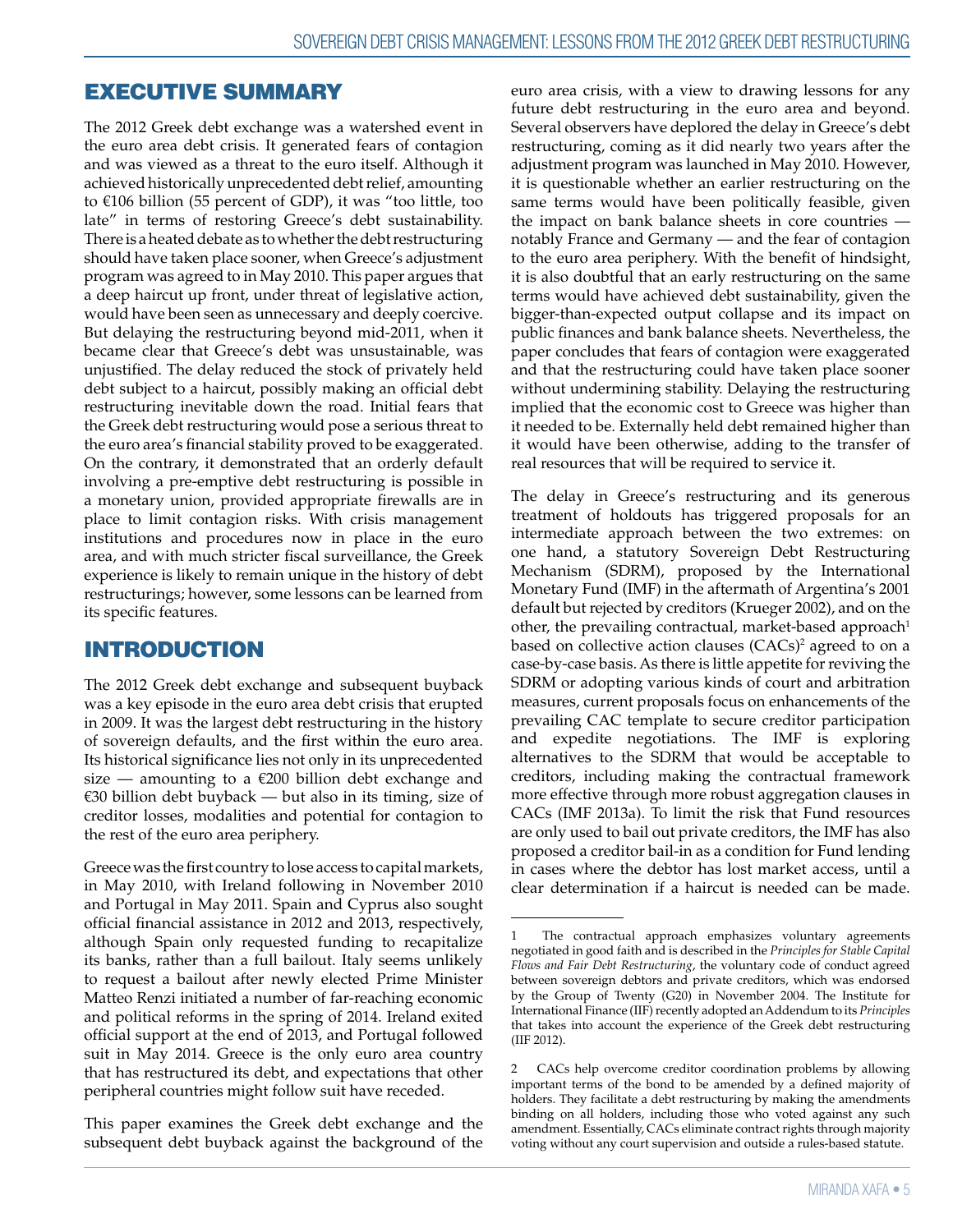Proposals also include the creation of a Sovereign Debt Forum to provide a venue for continuous improvement in the process of dealing with sovereign debt service issues and for proactive discussions between debtors and creditors to reach early understandings in order to avoid a full-blown sovereign crisis (Gitlin and House 2014).

On the other hand, private creditors (represented by the IIF, a global association of financial institutions), believe that good-faith negotiations remain the most effective framework for reaching voluntary debt-restructuring agreements, in particular in the complex cases of debtor countries that are members of currency unions. Nevertheless, the IIF recognizes that further enhancements are possible and desirable, including through more robust aggregation clauses. On the contrary, "the imposition in pre-default cases of non-negotiated, unilateral deals by the debtor with concurrence by the IMF...would severely undermine creditor property rights and market confidence and thus raise secondary bond market premiums for the debtor involved and other debtors in similar circumstances" (IIF 2014).

Overall, the Greek experience shows that an orderly restructuring is possible in a currency union, but that firewalls and supportive crisis-management institutions are necessary for it to take place smoothly, without major contagion effects. The prevailing wisdom was that no debt restructuring would ever be necessary in the euro area because the Stability Pact, an agreement among EU members to maintain fiscal discipline, would ensure debt sustainability. Private investors wrongly assumed that there is no risk of default of a euro area sovereign.

Crisis management procedures and institutions had to be invented *in medias res,* as there had been no preparation whatsoever for a sovereign default. Policy paralysis and conflicting signals from policy makers compounded the crisis. With crisis management institutions and procedures now in place in the euro area, the Greek experience is likely to remain unique in the history of debt restructurings, although some lessons can be learned from its specific features.

# BACKGROUND TO THE 2012 GREEK DEBT RESTRUCTURING

#### THE MAY 2010 EU/IMF PROGRAM

Greece enjoyed above-average growth after joining the euro area in 2001. The elimination of exchange-rate risk reduced interest rates to historically low levels, while markets forgot about credit risk. Growth was fuelled by a debt-financed consumer boom and by expansionary fiscal policy. The fiscal room created by the "euro dividend" that slashed interest costs was wasted for the sake of short-term stimulus, while strong GDP growth temporarily masked the rise in public debt. Inflation remained persistently above the euro area average and resources moved from the tradables sectors, such as manufacturing, which are pricetakers, to the increasingly lucrative sheltered sectors, such as construction and retail trade. By the time the global financial crisis hit in 2008, Greece's general government deficit had reached 9.9 percent of GDP and the external current account deficit had reached 14.9 percent of GDP, leaving the country vulnerable to a "sudden stop" in capital flows.



Figure 1: Greece — General Government Balance

*Data source:* IMF (2014).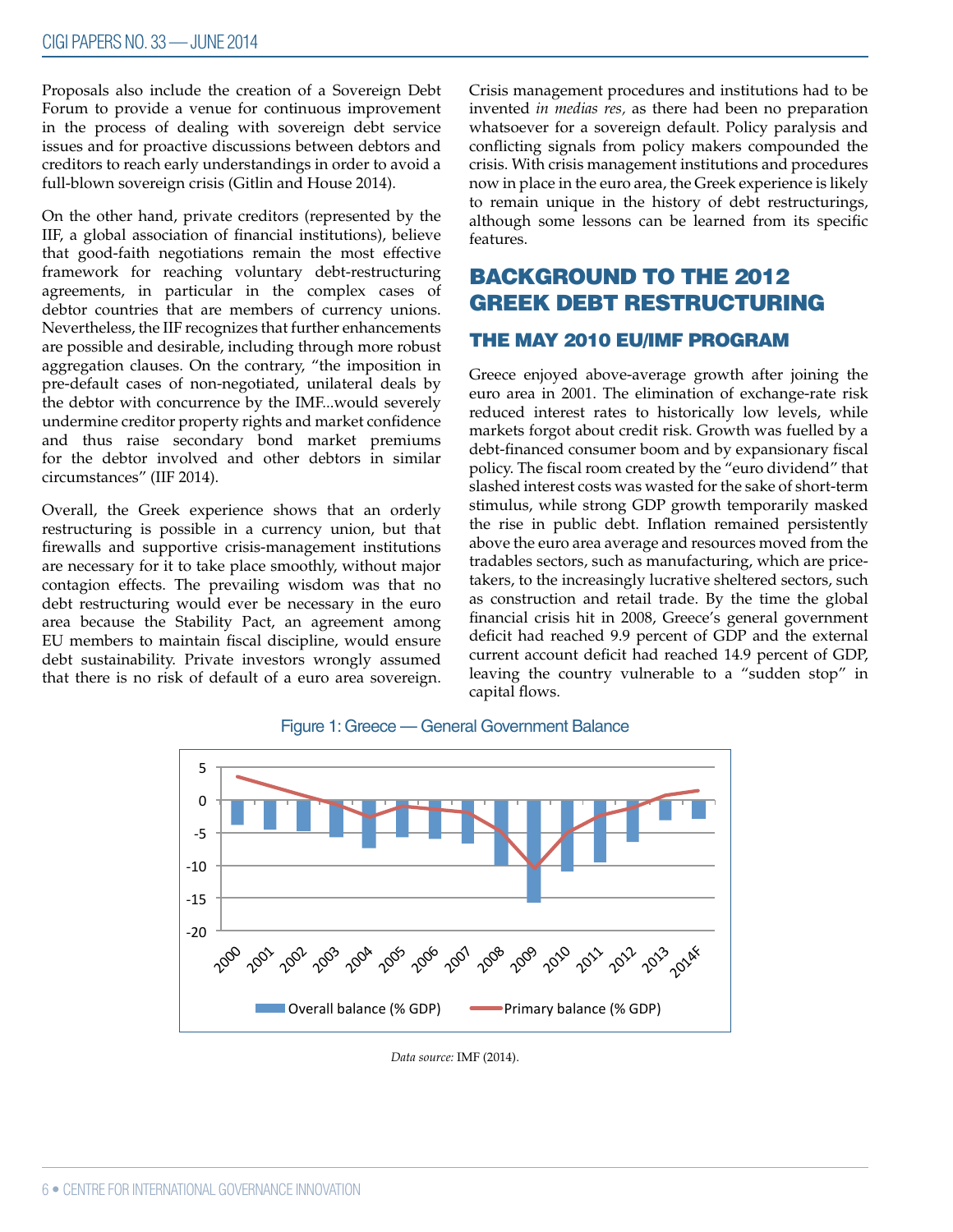

Figure 2: Greece — General Government Debt

#### *Data source:* IMF (2014).

The Greek debt crisis was triggered by the revelation of the newly elected Papandreou government in October 2009 that the budget deficit would amount to 12.5 percent of GDP, more than twice as high as previously reported (it was later confirmed at 15.6 percent). The large discrepancy in the reported figures undermined the credibility of EU budgetary surveillance and gradually led to a sharp increase in Greece's borrowing costs. The slide accelerated after Standard and Poor's and Moody's downgraded Greece by one notch in December 2009, to BBB+ and A2 respectively. Concern that Greek government bonds (GGBs) would no longer be eligible for European Central Bank (ECB) refinancing operations after collateral rules returned to pre-crisis levels at the end of 2010 fuelled a sell-off. The 10-year credit spread over German bunds rose gradually, from 130 basis points (bps) at end-September 2009 to 600 bps ahead of huge bond rollovers due in April and May 2010, when Greece lost access to capital markets. In late April, Standard and Poor's downgraded Greece's debt three notches to junk status (BB+), with negative outlook. To forestall a massive sell-off, the ECB was forced to change its collateral rules to ensure that GGBs remained eligible for refinancing operations (ECB 2010a).<sup>3</sup>

As the crisis unfolded, Germany and other surplus countries initially failed to provide a clear signal of their willingness to support Greece. They invoked the "no bailout" clause enshrined in Article 125 of the EU Treaty, but eventually agreed to provide financial assistance. Negotiations on a rescue package were already at an advanced stage by the time Greece lost access to capital markets. A three-year economic adjustment program was formally agreed to in early May 2010, supported with official financing of €110 billion (48 percent of GDP), provided by the euro area countries and the IMF in proportion  $8/11$  ( $\epsilon$ 80 billion) and 3/11 (€30 billion) respectively (IMF 2010). Program monitoring was conducted jointly by the European Commission, the IMF and the ECB (the "troika" of official creditors). Funding from euro area countries was provided in the form of bilateral loans, as the European Financial Stability Fund (EFSF)<sup>4</sup> was not yet operational. The IMF loan, equivalent to 3,212 percent of Greece's quota, was far above normal access limits and constituted the largest-ever loan to a member country. The size of the overall financing package was historically unprecedented, both in absolute terms and relative to the debtor country's GDP, as was the size of the imbalances facing Greece. Simultaneously, the ECB launched a secondary market bond purchase program, referred to as the Securities Market Program (SMP), in an effort to keep sovereign borrowing costs in the euro area periphery at sustainable levels.

After a strong start, the pace of reform in Greece slowed. A sequence of bad news, including upward revisions of the

<sup>3</sup> The ECB originally required that banks post "appropriate collateral" with an A- minimum rating to access its discount window, but subsequently eased its collateral rules in several steps, including after Greece's sovereign debt was downgraded below investment grade the week before the Greek rescue package was announced.

<sup>4</sup> The EFSF is a temporary crisis response and assistance mechanism, created by the euro area member states as a limited liability company under Luxembourg law on the basis of an Economic and Financial Affairs Council decision on May 9, 2010. Funded with an initial capital of €440 billion, the EFSF became fully operational in early August 2010. It was superseded by a permanent mechanism, the European Stability Mechanism (ESM), created by an intergovernmental treaty that entered into force on October 8, 2012. The mandate of both institutions is to safeguard financial stability in Europe by providing financial assistance to member states subject to an adjustment program. They may also intervene in the primary and secondary bond markets, act on the basis of a precautionary program and finance recapitalizations of financial institutions through loans to governments. They are funded by issuing bonds in international capital markets with the guarantee of member states. After the creation of the ESM, the EFSF no longer undertakes new commitments, but it continues to fund existing programs.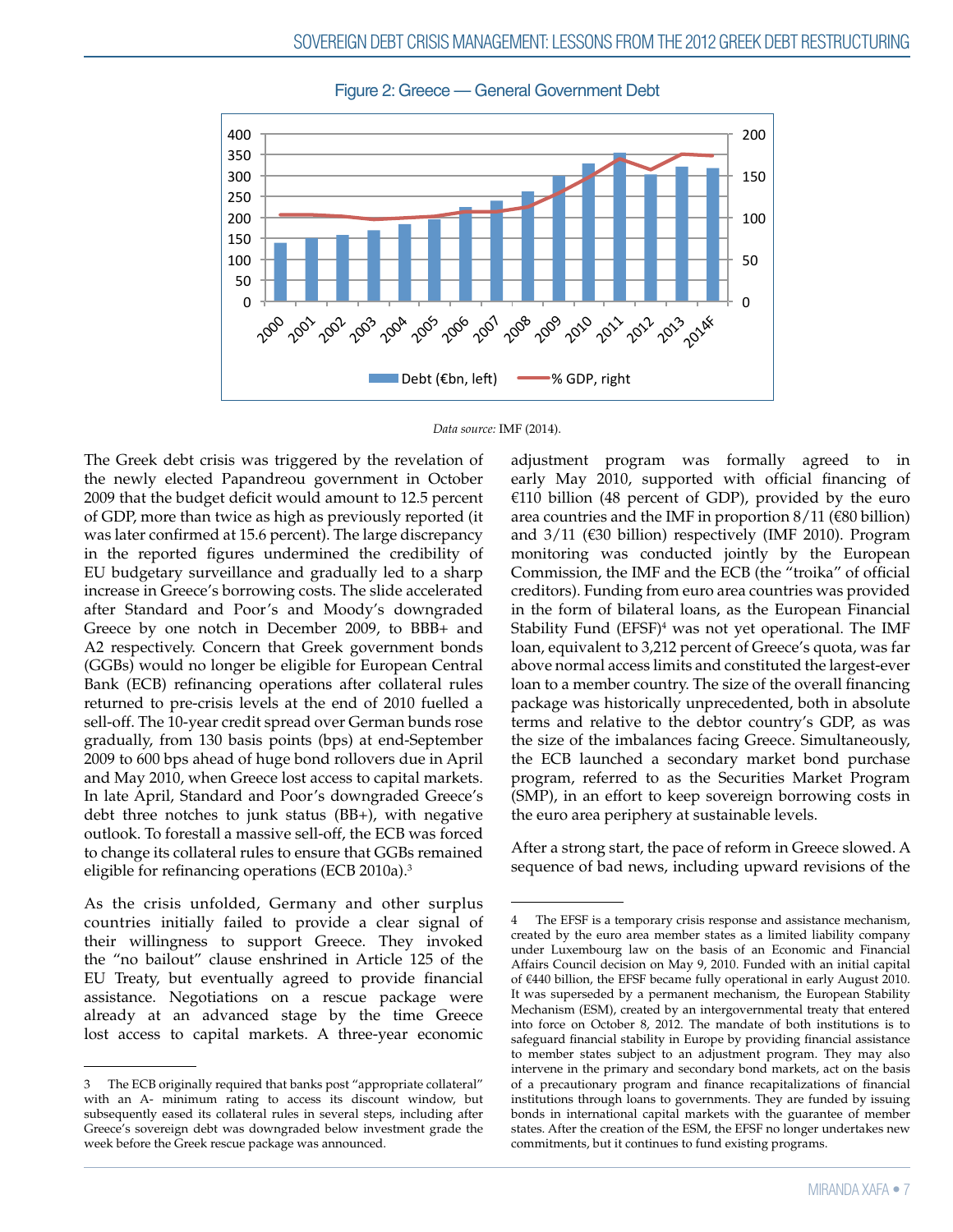fiscal deficit and debt, triggered further credit downgrades. Market sentiment plunged in the spring of 2011, fuelled by social unrest, a deepening recession and expectations of a debt restructuring. On the policy front, growth-oriented structural reforms stalled in the face of opposition from special interest groups. In early June 2011, rating agencies downgraded Greece to near-default status (CCC and Caa1 by Standard and Poor's and Moody's respectively). Sharply lower confidence triggered rising deposit outflows, as fears grew that Greece would be forced to exit the euro area, with the ECB providing massive liquidity support to preserve stability. At the time of the fourth review of the program in early July 2011, the IMF openly recognized that Greece was unlikely to return to market financing in early 2012 as envisaged under the program, and estimated that additional financing of  $\epsilon$ 70 billion would be needed until mid-2013, or  $\epsilon$ 104 billion if market access were further delayed to mid-2014 (IMF 2011). In May 2010, there was not yet overwhelming evidence of the need for a debt restructuring. By the spring of 2011, it was clear that Greece's debt was on an unsustainable upward spiral. The possibility of a sovereign default loomed.

In Europe, waning confidence in the Greek authorities' resolve to implement the program generated reluctance to provide further financial support, bringing the option of involvement from the private sector to the fore. By early July, there were widespread press reports of a deadlock between European authorities and banks over the terms of a Greek debt restructuring (*Financial Times* 2011). European leaders eventually agreed at the July 21 euro area summit to continue supporting the authorities' program provided a number of prior actions were met — through a combination of a voluntary debt exchange, dubbed "private sector involvement" (PSI), and new official financing to bridge the projected delay in the restoration of Greece's market access.

### THE JULY 2011 PSI DECISION

Euro area leaders agreed at their July 21, 2011 summit to bail in private creditors while retaining the voluntary character of the PSI through "reprofiling" of the debt, including maturity extensions and lower coupons. The IIF, a global association of financial institutions, had been previously consulted on debt-restructuring options and associated cash-flow benefits. The agreement called for a 21 percent reduction in the net present value (NPV) of the Greek debt, to be achieved through a menu of options involving a voluntary debt exchange for par or discount bonds. The net discounted present value of the payments stream was calculated to be identical under the various options. The exchange would only apply to bonds maturing until 2020, which constituted the bulk of Greek public debt. EU leaders committed to provide support on concessional terms.

The proposed deal would not reduce Greece's debt burden; by some calculations (using a lower discount rate), it would actually increase it (Zettelmeyer et al. 2013). Although the discount bonds offered an immediate debt writedown, they carried relatively high coupons that provided little debt relief over time. The deal was thus never implemented, and the parameters of a new deal, involving a 50 percent haircut, were agreed to at the October 26-27 EU summit. Ahead of the summit, the IMF issued a revised Debt Sustainability Analysis (DSA), which noted that the economy was adjusting through recession rather than growth-enhancing structural reforms, putting the fiscal targets at risk. A severe credit crunch and weak export markets contributed to lowerthan-expected growth. The DSA projected a more gradual recovery, lower privatization receipts and delayed access to market financing compared to the July review. Based on these assumptions, the targeted reduction in the debt ratio to 120 percent of GDP by 2020 was beyond reach; therefore, the PSI parameters had to be adjusted to provide far greater debt relief.

The parameters of a new rescue package for Greece, including a 50 percent haircut on debt held by private bondholders, were agreed at the October 26-27, 2011 summit (European Council 2011). However, Prime Minister Papandreou resigned in early November, after his intention to secure public support for the new rescue package through a referendum was strongly rebuffed by euro area leaders. A three-party coalition government was formed with a narrow mandate to conclude negotiations on the program and the PSI before new elections were called in the early spring of 2012. The coalition government appointed a technocrat, former ECB Vice-President Lucas Papademos, as prime minister. Based on the new government's commitment to the program targets, a final disbursement under the original program was made in December 2011, bringing total disbursements to date to €73 billion out of the €110 billion committed, of which €53 billion was disbursed by euro area governments and €20 billion came from the IMF. No further disbursements were envisaged until the negotiations on a new program were completed.

The PSI's contribution to easing the euro area debt crisis was conditional on stronger financial backstops to contain market contagion. A strong firewall that would put to rest any doubts about whether the euro area had sufficient funds or political will to rescue the heavily indebted south was essential to regain market confidence. But the G20 summit in Cannes in early November 2011 and the subsequent EU summit in December failed to come up with agreement on an appropriate safety net, including an EU bank recapitalization plan and credible backstop facilities for Italy and Spain. Euro area credit spreads soared (see Figure 3).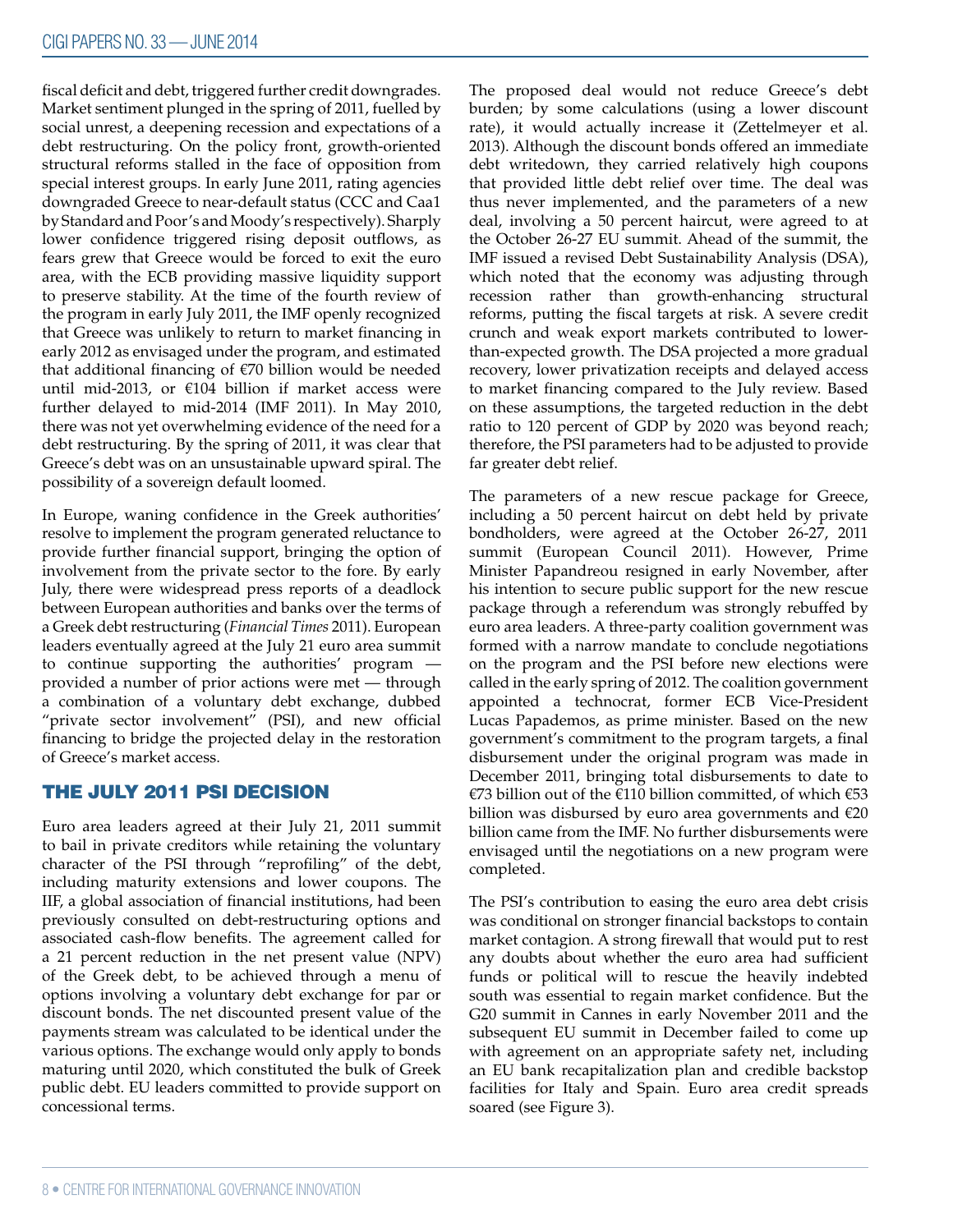

Figure 3: Spreads over 10-year German Bond Yield

*Data source:* Bloomberg.

### THE MARCH 2012 DEBT EXCHANGE

The May 2010 program for Greece projected that the debt ratio would peak at 149 percent of GDP and gradually decline to 120 percent by 2020 — the IMF's threshold for debt sustainability.<sup>5</sup> To return to this path, the second rescue package (agreed in March 2012) included "*a combination of private and official sector involvement to deliver enough debt relief to place debt on a trajectory to reach 120% of GDP by 2020*" (IMF 2012; emphasis in original). Greece was expected to complete a debt exchange with private bondholders prior to the approval of the arrangement, while euro area member states committed to provide financing on concessional terms for as long as it took to restore market access, provided the country fully implemented the stabilization program.

In contrast to the July proposal, which offered a menu of options, the revised PSI contained a single offer subject to a 90 percent acceptance requirement to secure deep debt relief. It sought to exchange €205 billion of eligible claims for a discount bond with a face value of 31.5 percent of the original claim, plus a "credit enhancement" consisting of short-term AAA-rated EFSF notes amounting to 15 percent of the face value of the original claim. The credit enhancement was the "official contribution" to the PSI, provided through a €30 billion loan to Greece on favourable terms under a bilateral co-financing agreement between the EFSF and Greece. In total, investors received 46.5 percent of the face value of their original claims, i.e., the writedown amounted to 53.5 percent (see Figure 4). As an added "sweetener," bondholders also received a detachable GDP-linked warrant.<sup>6</sup> The new GGBs were issued under English law with full creditor rights, with a maturity of between 10 and 30 years and a step-up coupon starting at two percent and gradually rising to 4.3 percent in the later years.

The Greek Ministry of Finance announced the terms of the exchange in late February 2012 and invited bondholders to tender their bonds by March 8.7 However, the cash collateral and the GDP warrant were not sufficient sweeteners to entice the voluntary 90 percent participation needed to achieve the debt reduction target. Bondholders tendered only 85.8 percent of the Greek-law bonds and 69 percent of foreign-law bonds, falling short of the 90 percent threshold. With the consent of private creditors, the Greek government activated the CACs that had been retrofitted by an act of the Greek Parliament ("The Greek Bondholder Act," Law 4050/2012) to the bonds issued under Greek law, raising the participation of Greek-law bondholders to 100 percent of the total  $($ £177 billion, see Table 1), after a supermajority of more than 66.67 percent signed up to the new terms, subject to

<sup>5</sup> Defining a debt ratio of 120 percent of GDP as sustainable was arbitrary; it may have been chosen because no one wanted to imply that Italy's 120 percent debt ratio was unsustainable.

<sup>6</sup> A GDP warrant is a floating-rate sovereign bond with a coupon linked to the country's growth performance as measured by real GDP. GDP warrants dampen the pro-cyclicality of government spending by reducing debt service payments in times of slow growth.

<sup>7</sup> A fuller description of the features of the 2012 Greek debt exchange is provided in Xafa (2013) and Zettelmeyer et al. (2013).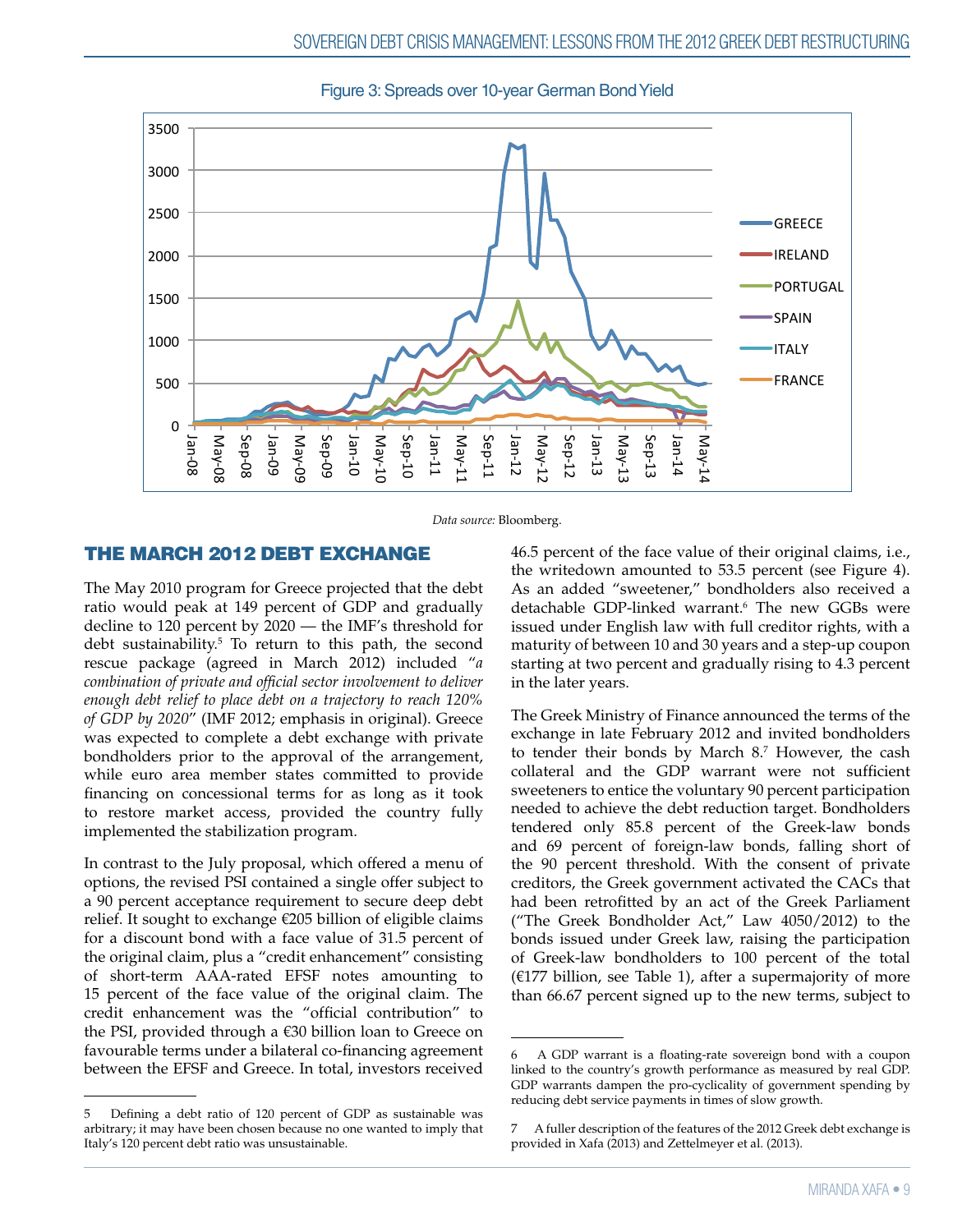

*Source:* Author.

a quorum of 50 percent of the face value of the bonds. Combined, these two thresholds required only that 33.18 percent  $(= 50\% * 66.67\%)$  of the face value of the bonds vote in favor. Accrued interest of €5.5 billion was paid with sixmonth EFSF notes.

In the case of foreign-law bonds, the CACs applied separately to each series of bonds and typically required 75 percent majority to approve the new terms — a tougher standard to meet.<sup>8</sup> Out of €28 billion of eligible foreignlaw bonds, €6.4 billion (22.9 percent of the total foreignlaw bonds and just 3.1 percent of total eligible debt) were not tendered in the exchange. But the deal went through anyway, since the 90 percent participation threshold for all eligible bonds was met. The ECB and EU national central banks (NCBs) resisted any debt writedowns and did not participate in the restructuring. In early 2012, they did an off-market swap of their GGBs for a new series of bonds with different International Security Identification Numbers but identical payment terms and maturity dates. The PSI exchange offer was for bonds issued by December 31, 2011, so their GGB holdings were excluded. However, in February 2012, the Eurogroup (the council of euro area finance ministers) agreed that NCBs would remit to Greece the profits on their GGB holdings, while the transfer of SMP profits (coupons and capital gains) remained optional for the time being (European Council 2012a).

Overall, the PSI extinguished  $£106$  billion (54 percent of GDP), but it also generated €38 billion of losses for Greek banks that would need to be recapitalized (including the 53.5 percent face value loss and subsequent markto-market losses; see Table 2). The net debt reduction thus amounted to  $€68$  billion (35 percent of GDP). Bank deposits and senior unsecured creditors were protected, as had been the case in the 2010 Irish bailout, but unlike the subsequent bank restructurings in Spain and Cyprus,

which forced investors (and large depositors, in the case of Cyprus) to take losses. At end-2012, Greece's general government debt amounted to a still-high 157 percent of GDP, as the country relied heavily on official borrowing to service its debt and recapitalize its banks while GDP was still contracting. However, interest payments fell sharply as the new bonds carried low coupons and official financing was offered on concessional terms.

#### Table 1: Greek Debt Exchange, March 2012

|                                              | Euro (billion) | % of accepted bids |
|----------------------------------------------|----------------|--------------------|
| Eligible debt                                | 205            |                    |
| Greek law                                    | 177            |                    |
| Foreign law                                  | 28             |                    |
| Accepted bids                                | 198            | 100                |
| Greek law                                    | 177            |                    |
| Foreign law                                  | 21             |                    |
| Holdouts                                     | 6              |                    |
| <b>Extinguished debt</b>                     | 106            | 53.5               |
| <b>New GGBs</b>                              | 62             | 31.5               |
| <b>EFSF</b> notes                            | 30             | 15.0               |
| Memo item:<br>Non-participating<br>creditors | 56             |                    |
| <b>ECB</b>                                   | 43             |                    |
| <b>NCBs</b>                                  | 13             |                    |

Note: Totals may not add up to the parts due to rounding.

Foreign-law bonds consisted of 31 bond series issued under English law and one under New York law.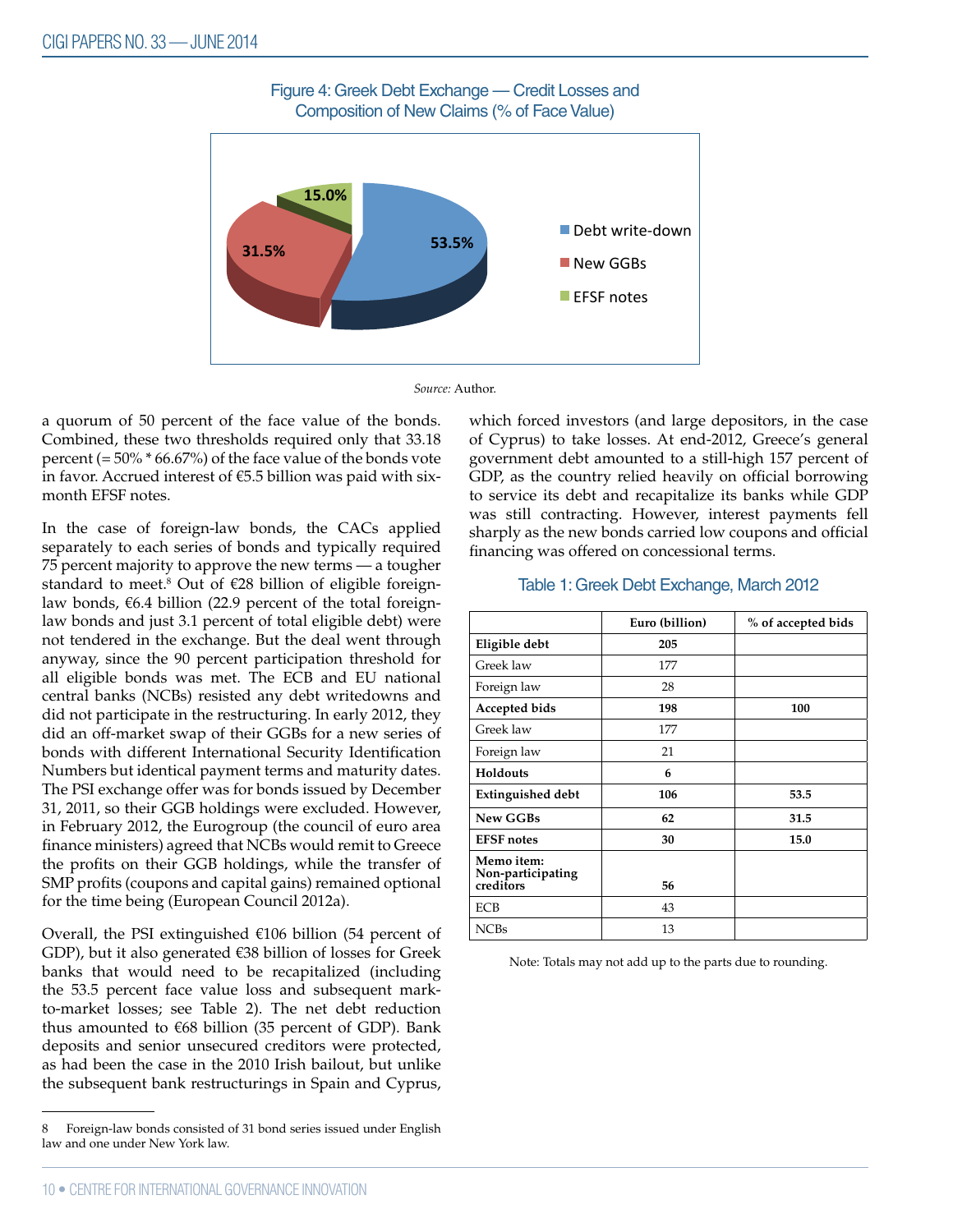|                | Face amount<br>of $GGBs(1)$ | Face amount<br>of state-<br>related<br>loans(2) | <b>Total face</b><br>amount<br>$(3)=(1)+(2)$ | PSI loss of<br>GGBs(4) | PSI loss of<br>state-related<br>loans(5) | Total gross<br><b>PSI</b> loss<br>$(6)=(4)+(5)$ |
|----------------|-----------------------------|-------------------------------------------------|----------------------------------------------|------------------------|------------------------------------------|-------------------------------------------------|
| Systemic banks | 31,710                      | 3,761                                           | 35,471                                       | 25,275                 | 2,939                                    | 28,213                                          |
| <b>NBG</b>     | 13,748                      | 1,001                                           | 14.749                                       | 10,985                 | 751                                      | 11,735                                          |
| Eurobank       | 7.001                       | 335                                             | 7,336                                        | 5,517                  | 264                                      | 5,781                                           |
| Alpha          | 3.898                       | 2.145                                           | 6.043                                        | 3,087                  | 1.699                                    | 4,786                                           |
| Piraeus        | 7,063                       | 280                                             | 7,343                                        | 5,686                  | 225                                      | 5,911                                           |
| Other banks    | 11,933                      | 1,205                                           | 13.138                                       | 8.601                  | 918                                      | 9.520                                           |
| Total          | 43,643                      | 4,966                                           | 48,609                                       | 33,876                 | 3,857                                    | 37,733                                          |

Table 2: Impairment Losses on GGBs and State-related Loans under the PSI (million euros)

*Source:* Bank of Greece (2012).

Holdout creditors are being repaid in full to avoid a messy Argentine-style litigation involving holdouts. Nonpayment would trigger cross-default clauses written in foreign-law bond contracts, which require immediate payment of the entire outstanding amount in the event a payment is missed on another obligation. The risk that creditors might seize Greek assets abroad was not considered worth taking for the sake of €6.4 billion of claims held by the holdouts, which represented just 3.1 percent of total eligible debt. Nevertheless, clever lawyers left open this possibility by ensuring that the new GGBs are not cross-defaultable with the old GGBs, i.e., defaulting on a payment to the holdouts would not trigger a default on the new GGBs.

Although the payment terms on the Greek law bonds were not changed by an act of parliament, the retroactive change in bond contracts to include CACs gave rise to a credit event. The International Swaps and Derivatives Association (ISDA) ruled unanimously on March 9, 2012 that a restructuring credit event had occurred with respect to the Hellenic Republic, triggering payment of credit default swap (CDS) contracts (ISDA 2012). By then, the notional outstanding amount of CDS contracts between counterparties was less than €3 billion (US\$3.7 billion). Some policy makers and market participants at the time thought that a Greek default would be equivalent to the failure of Lehman Brothers in September 2008. This expectation was misguided, as the CDS contracts on Lehman outstanding at the time of its failure amounted to US\$75 billion, a multiple of the Greek CDS, so the direct impact of a Greek default could not possibly have had equally devastating consequences. Indeed, the triggering of CDS contracts turned out to be a non-event.

## THE DECEMBER 2012 DEBT BUYBACK

Soon after the PSI and second rescue package were concluded, Greece entered a period of extreme uncertainty. The radical left political party Syriza rose in popularity, becoming the second-largest party in the run-up to the

May 2012 national elections. Uncertainty intensified when the elections resulted in a hung parliament and had to be repeated in June. The new GGB prices plummeted to a trading range of 19 to 24 cents — near the levels at which the old bonds traded — as market participants assigned a high probability that Greece would exit the euro area, raising sharply the tail risk of a disorderly default. The market discounted a new default with an extremely low recovery value.

A three-party, right-left coalition government was eventually formed with a mandate to implement the policies needed to keep Greece in the euro area, but negotiations to reach a coalition agreement dragged on and uncertainty lingered. Implementation delays and a deepening recession drove the program off track. In November 2012, it was revised to extend the adjustment path by two years, i.e., the 4.5 percent primary surplus target needed to secure debt sustainability was delayed to 2016. With the debt path considerably worse than originally projected, in late November the Eurogroup gave the green light for a debt buyback scheme and offered debt relief to Greece through various modalities. Official debt relief (referred to as OSI [official sector involvement]) was provided by postponing interest payments due to the EFSF, reducing the interest margin over the threemonth Euribor rate on the bilateral loans that funded the first rescue package (the Greek Loan Facility [GLF]) from 150 bps to 50 bps, deferring interest on EFSF loans by a decade, cancelling the 10 bps operating margin on EFSF loans, extending the maturities of EFSF and GLF loans, and passing on to Greece the income on the ECB's SMP portfolio as of 2013. OSI would be phased in over time, conditional on full implementation of the program. The Eurogroup committed to providing additional relief, if necessary, to ensure debt sustainability after Greece achieved a primary surplus (European Council 2012b).

OSI contributed €8.2 billion in additional financing over the period 2013–2016 — an amount that fell short of what was needed to fully fund the extended program. Its impact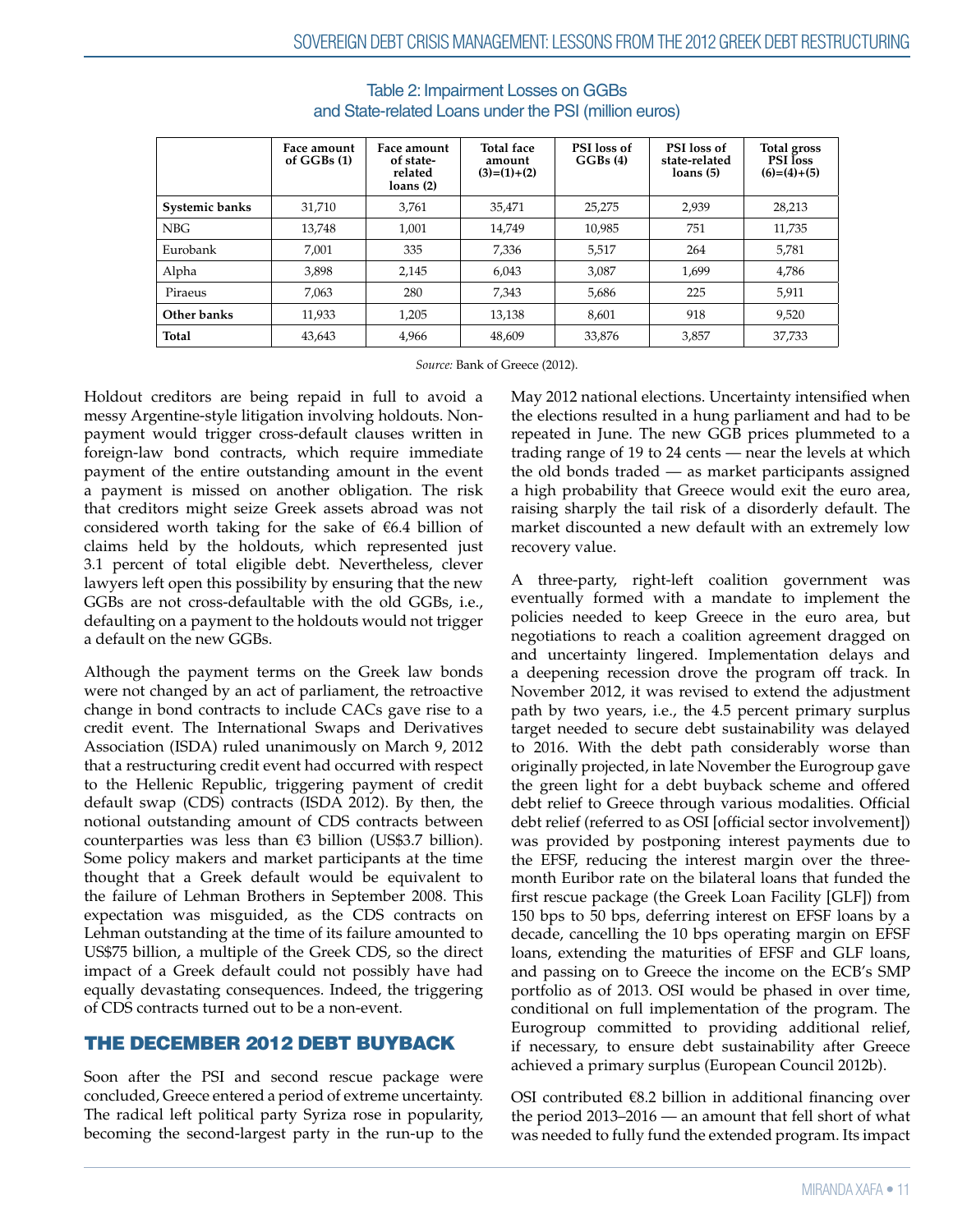on the projected debt stock, estimated at 7.2 percent of GDP, was insufficient to achieve the original target of 120 percent of GDP by 2020 (European Commission 2012). The debt buyback scheme reduced the debt ratio by a further  $\epsilon$ 21.1 billion (10.8 percent of GDP), bringing it closer to, but still above, the 120 percent target by 2020. Just over one-half of the €62 billion new GGBs outstanding were tendered at a reverse auction on December 11, 2012 in exchange for €11.3 billion six-month EFSF notes (including accrued interest; see Table 3). The weighted average price amounted to 33.8 cents per euro of face value, i.e., each euro of official funding extinguished €3 of privately held debt, providing significant debt relief (Public Debt Management Agency 2012a; 2012b; 2012c). Funding for the buyback was secured by using up the cushion built into the program, notably by postponing the buildup of a Treasury cash buffer and by foregoing the projected decline in the stock of T-bills needed to create room in bank balance sheets for new lending.

| Stock of new GGBs            | €62.0 billion |
|------------------------------|---------------|
| GGBs tendered in the buyback | €31.9 billion |
| Cost of buyback <sup>*</sup> | €10.8 billion |
| Average price                | 33.8 cents    |
| Net debt reduction           | €21.1 billion |
| Net debt reduction (% GDP)   | $10.8\%$      |

#### Table 3: Greek Debt Buyback, December 2012

\* Excluding accrued interest of €0.5 billion.

Although the buyback operation was voluntary (CACs were not invoked), Greek banks were asked to tender their entire holdings of GGBs to help achieve the debt reduction target. Banks had already marked the new GGBs below the buyback price, so no additional recapitalization needs arose from the buyback. Greek pension funds, which held €7 billion of new GGBs (11 percent of the total), did not participate in the buyback because their claims represented intergovernmental debt, and would thus not have affected general government debt.

### ISSUES IN THE RESTRUCTURING

The Greek case is quite unique in the sovereign debt literature. First, by virtue of its euro area membership, which prohibits monetary financing of deficits, Greece was bankrupt in its own currency but unable to inflate its debts away. Second, the bulk of public debt was issued under domestic law. Sovereign debt in emerging markets typically is issued in foreign currency (or domestic currency lately) under foreign law. Greece's special features make its debt restructuring an unprecedented event of limited

relevance to emerging markets.<sup>9</sup> However, it contains some important lessons for any future debt restructurings within the euro area.

Sovereign bonds governed by English law typically include CACs. However, most EU sovereigns issue bonds under domestic law, which has few creditor rights and does not include CACs. The fact that the bulk of Greek debt was issued under domestic law gave Greece enormous power to unilaterally amend the terms of the bonds through an act of parliament. Instead, Greece chose not to have a coercive restructuring, by retrofitting CACs in bond contracts without changing payment terms. A disorderly default, defined as a unilateral decision by the borrower to suspend debt service payments due to inability or unwillingness to pay, was avoided. Instead, a pre-emptive debt exchange was agreed to, minimizing taxpayer funding of the second rescue package.

### TIMING

There is a heated debate on whether the debt restructuring should have taken place earlier to avoid paying maturing debt in full with official loans and to restore Greece's solvency. Between May 2010 and mid-March 2012, about €58 billion of GGBs matured, with redemptions funded by official loans. If the PSI terms had been agreed up front in May 2010, the public debt would have been cut by an additional  $\epsilon$ 31 billion (53.5 percent haircut x  $\epsilon$ 58 billion), equivalent to 16 percent of 2012 GDP (plus the interest savings from lower coupons).<sup>10</sup> This reduction would have lightened Greece's debt burden, although it is doubtful that it would have secured debt sustainability, even if it were politically feasible. Alternatively, the same debt relief (€106 billion) would have been secured with a smaller haircut (41.4 percent) on a larger stock of eligible debt (€256 billion). A smaller haircut, in turn, would have limited the losses inflicted on Greek banks. It is worth examining these issues in greater detail.

<sup>9</sup> To my knowledge, only Jamaica has restructured foreign-currency debt issued under domestic law. In a "national debt exchange" launched in February 2013, Jamaica restructured local currency bonds and locally issued US dollar-denominated bonds amounting to 64 percent of GDP. However, the exchange did not include bonds issued in foreign jurisdictions or held by non-residents. More than half of the total public debt was locally issued debt, held mainly by domestic residents, with financial institutions holding about half of the total. Non-residents held less than 15 percent of the total debt (IMF 2013b). Russia and Uruguay restructured locally issued debt in 1998 and 2003 respectively, but this was denominated in local currency.

<sup>10</sup> Outstanding GGBs (including guaranteed debt of public enterprises but excluding T-bills) at end-April 2010 amounted to €319 billion, while eligible debt included in the March 2012 debt exchange amounted to €205 billion. However, €56 billion of the original debt was held by the ECB and national central banks, and was excluded from the restructuring; therefore, maturities funded by official loans amounted to: €319 billion -  $(\text{\textsterling}205$  billion +  $\text{\textsterling}56$  billion) =  $\text{\textsterling}58$  billion.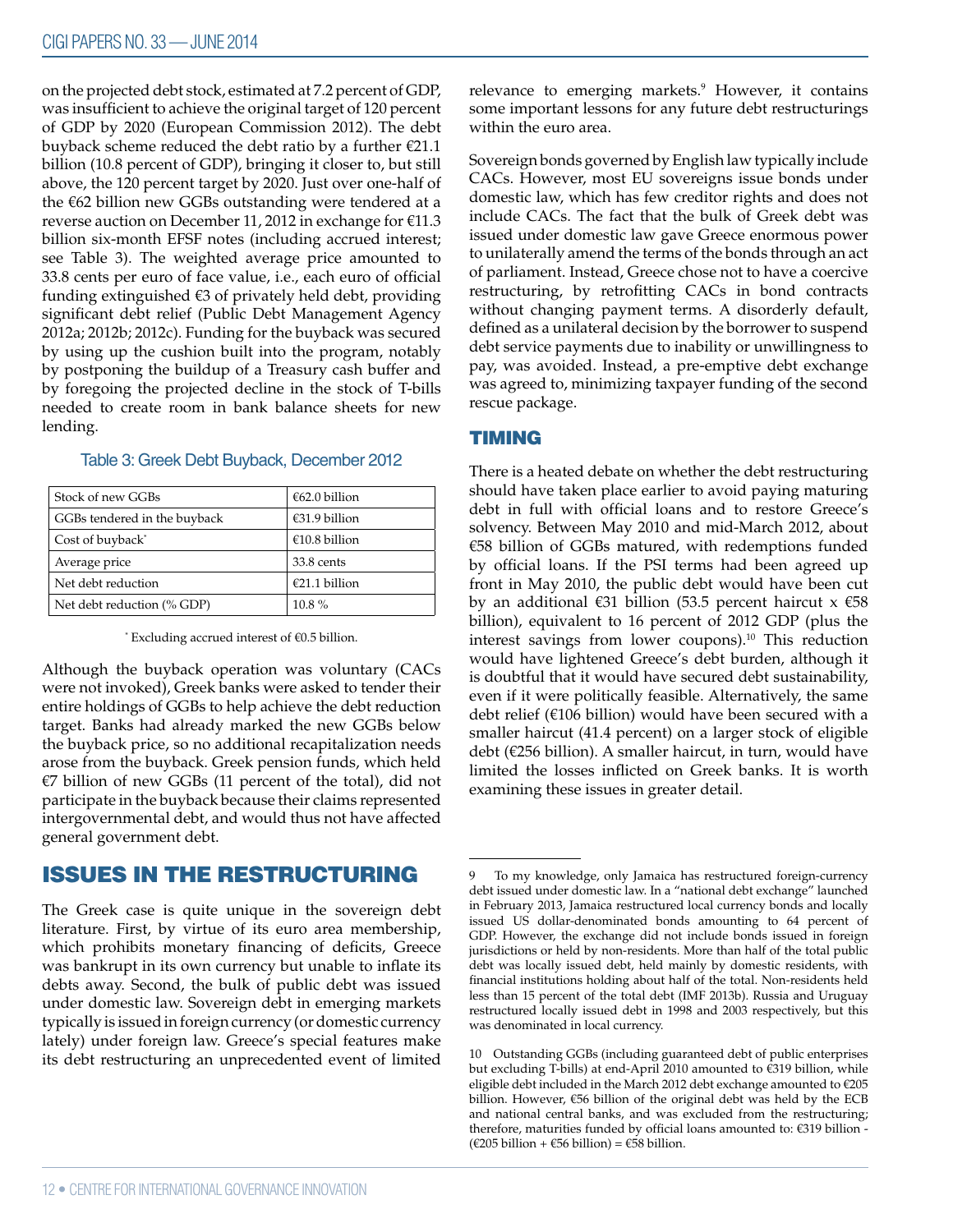#### **DEBT SUSTAINABILITY**

Even if additional debt relief equivalent to 16 percent of GDP could have been secured up front, it is doubtful that it would have restored Greece's solvency. The IMF's original DSA, published in May 2010, showed that the debt ratio would peak at 149 percent of GDP in 2013 and decline to 120 percent by 2020. This was based on a projected growth path that seemed plausible at the time, but turned out to be worse than even the adverse DSA scenario (see Figure 5). This outcome was partly due to unanticipated events: the recession deepened as a result of political uncertainties, a loss of confidence, a sharp drop in bank deposits and a severe credit crunch (see Figure 6). To make things worse, the growth-oriented structural reforms built into the program that could have mitigated the output decline were not implemented. As a result, the debt ratio post-PSI rose to 176 percent of GDP in 2013, i.e., 27 percent of GDP above the original target (which did not envision PSI), and five percent of GDP above the end-2011 level, when the PSI was being negotiated (see Figure 2).

#### **SIZE OF HAIRCUT**

It is equally doubtful that private bondholders would have accepted such a large haircut up front, given that they only reluctantly accepted a 21 percent NPV reduction as late as July 2011. In May 2010, the program's funding needs were estimated at  $E110$  billion to fully cover debt service costs, plus a portion of the primary fiscal deficit, during the threeyear program period. Asking bondholders to foot the lion's share of the funding needs through a 53.5 percent haircut on their holdings would have been seen as an unfair and unnecessary burden-sharing arrangement. By the spring of 2011, however, the need for a deep haircut to restore sustainability had become obvious. Creditors could have been persuaded to accept a deep haircut sooner, under the threat of a change in the terms of the bonds by an act of parliament if necessary. After all, the PSI that was eventually agreed to was not entirely voluntary: in the words of the CEO of Commerzbank, calling it voluntary is the equivalent of "obtaining a voluntary confession at the Spanish inquisition" (Longwave Group 2012). The IMF, in turn, could have facilitated a timely and adequate debt restructuring by revising its DSA sooner: GDP growth was revised downward by less than one percent per year in 2011-2012 between the third and fourth reviews in March and July 2011 respectively, when the euro area had already entered a period of zero or negative growth, and was then slashed by a further two percent per year on average in the October DSA, although little new information had become available.

#### **NON-PARTICIPATION OF ECB, NCBS**

It is worth noting that if the ECB and NCBs had accepted a restructuring on the same terms as private bondholders in March 2012, the additional debt reduction would have been roughly equal to the gain from introducing the PSI earlier, in May 2010 (53.5 percent haircut \* €56 billion of bonds held by the ECB and NCBs =  $\epsilon$ 30 billion, compared with a €31 billion gain from an earlier restructuring; see Table 1).11 In other words, the delay in the PSI would not have added to Greece's debt burden if the ECB and NCBs had agreed to participate. While accepting the crisis-management role of the ECB's SMP holdings, the IIF considers that the exclusion of the NCBs from the debt exchange deviated from the principle of non-discrimination, since their GGB holdings reflected traditional financial investments similar to those of private creditors (IIF 2012).

<sup>11</sup> To be fair, the ECB and NCBs returned to Greece the coupon and capital gains on GGBs from 2013 onwards, but this fell short of the PSI haircut because these bonds had been purchased earlier, at a much lower discount from par.



# Figure 5: Greece — Actual and Projected GDP Growth Path (%)

*Data sources:* IMF (2010) and Hellenic Statistical Authority (ELSTAT).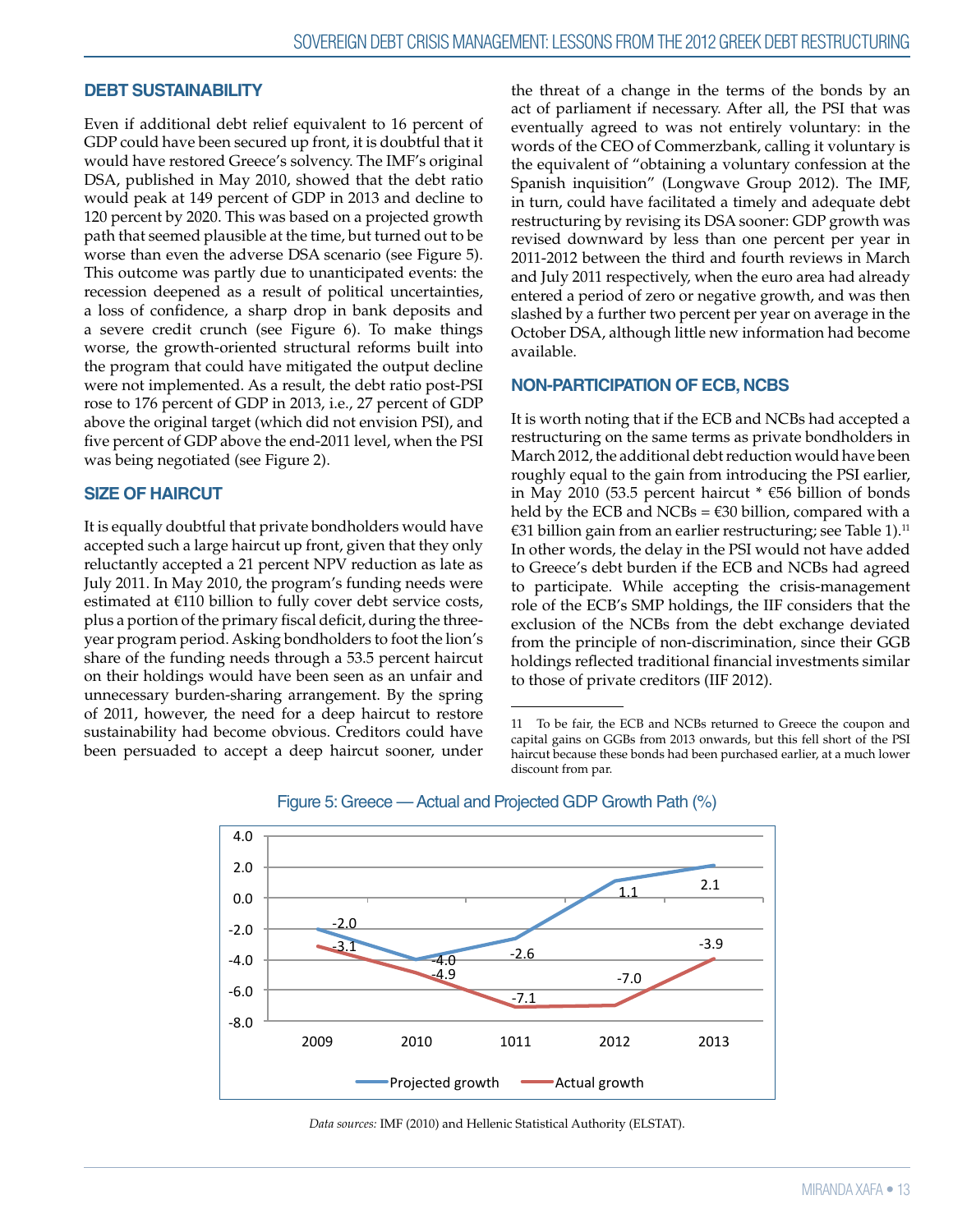

Figure 6: Greece — Private Sector Bank Deposits and Credit Outstanding (€ billion)

*Data source:* Bank of Greece, Bulletin of Conjunctural Indicators.

The exposure of core euro area banks, especially French and German banks, was a key reason why a debt restructuring was not attempted sooner. The IMF's own assessment of the timing of the restructuring in the ex-post assessment of the 2010 Stand-by Agreement was that "in retrospect, the program served as a holding operation" that allowed private creditors to reduce exposures "leaving the official sector on the hook" (IMF 2013c). The IMF report considers that, faced with the danger of contagion, the program had been a necessity, even though the Fund had misgivings about debt sustainability. The report clearly states that "the euro partners had ruled out debt restructuring and were unwilling to provide additional financing assurances" in May  $2010 - a$  statement that was not well received by European policy makers (*Financial Times* 2013). The conflict between the need to support Greece and the concern that the debt was unsustainable was resolved by softening the criteria for exceptional access to IMF resources in systemic cases. The baseline scenario showed the debt to be sustainable, as required in all Fund programs, but the risks of a worse outcome were highlighted. Ultimately, the challenge faced by the Fund in dealing with Greece was how to reconcile its responsibility to support a systemic member of a monetary union that constitutes the secondlargest global economic bloc with the obligation to treat all Fund members equally.

Focusing on Greece, Susan Schadler (2013) examines how the euro area crisis precipitated large IMF loans that violated the framework for exceptional access put in place following the 2001 Argentine crisis. The framework was meant to safeguard the resources of the IMF by setting out clear criteria that should be met before the IMF agreed to provide exceptionally large bailouts relative to a member country's IMF quota. Four criteria had been agreed to address capital account crises, including a requirement that the debtor country's debt would remain sustainable, with a good prospect for market re-access by the end of the program. However, in the case of Greece — whose request for access to IMF resources amounted to an unprecedented  $\epsilon$ 30 billion (3,212 percent of quota)<sup>12</sup> — the debt sustainability criterion was waived based on the systemic concerns arising from spillover risks if the program was not approved.

As discussed in the section "Background to the 2012 Greek Debt Restructuring," there was not yet overwhelming evidence of the need for a debt restructuring in May 2010. There is room for reasonable disagreement on whether the projected fiscal and growth paths were achievable, but there is little evidence of a pre-cooked conclusion to make the debt dynamics appear sustainable. The 25 percent cumulative decline in Greece's real GDP over the six-year period from 2008 to 2013 was above the upper range of most analysts' projections, and unprecedented among advanced countries since the Great Depression of the 1930s. Calling for a deep haircut up front, under threat of legislative action, would have been seen as unnecessary and deeply coercive. But delaying the restructuring beyond mid-2011, when it became clear that Greece's debt was unsustainable, was unjustified. The delay reduced the stock of privately held debt subject to a haircut, possibly making an official debt restructuring inevitable down the road.

<sup>12</sup> The previous record had been set by the IMF bailout of Korea in December 1997, amounting to US\$21 billion (1,939 percent of quota).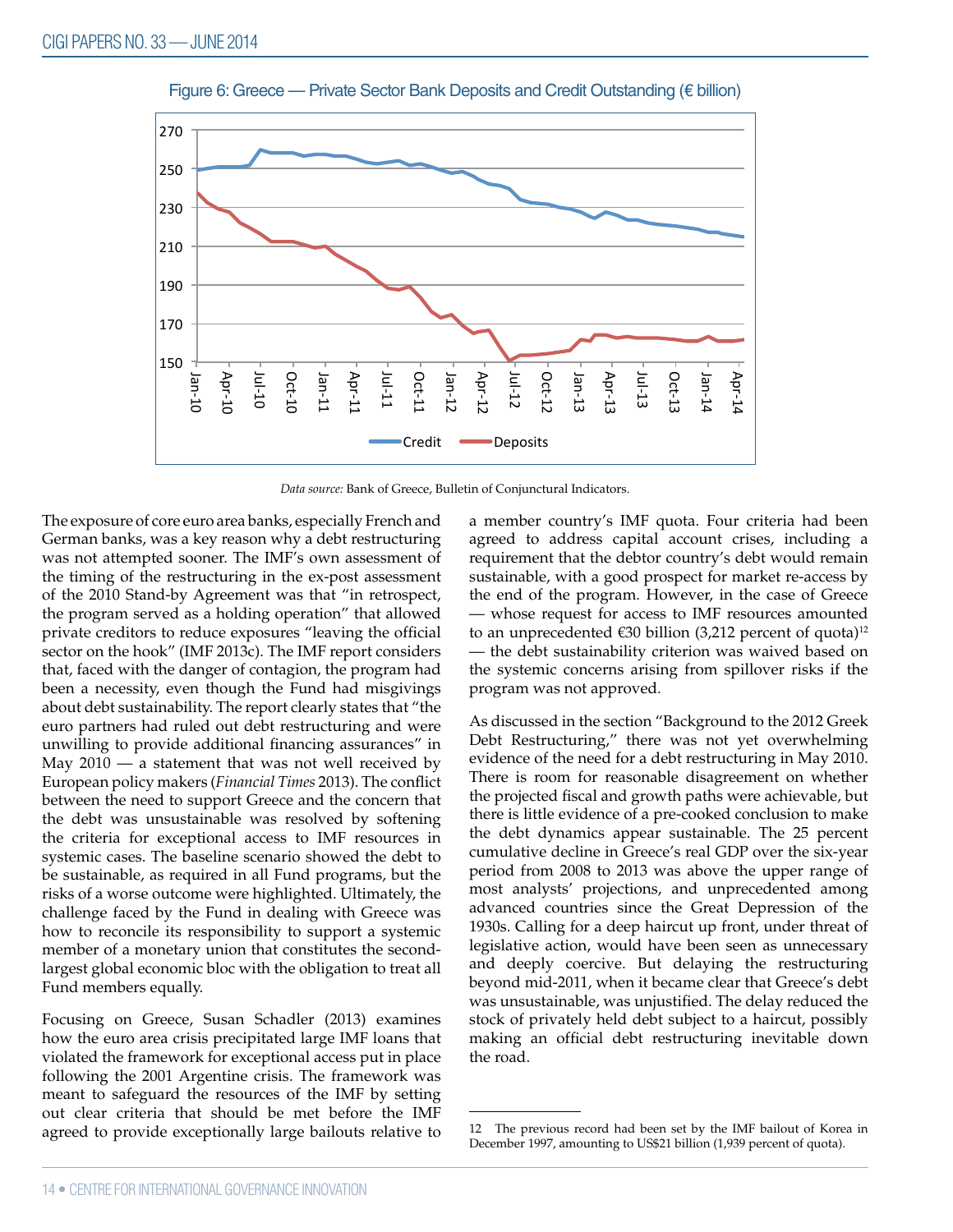### VOLUNTARY RESTRUCTURING VERSUS DISORDERLY DEFAULT

The ECB was the most vocal opponent of a debt restructuring in the euro area, whether voluntary or not. The ECB argued that a forced PSI would hurt bank balance sheets, weaken growth and trigger contagion to other heavily indebted countries (Spink 2012). These concerns receded only after EU banks were recapitalized and EFSF/ ESM resources were increased in 2012 to build an effective firewall against contagion.

The ECB's strong opposition to debt restructuring is evident from a letter ECB President Jean-Claude Trichet addressed to Greek Prime Minister George Papandreou on April 7, 2011, excerpts of which were published in the Greek press:

> I am writing to inform you about the grave risks that the Greek government would take if it were to pursue at this juncture a rescheduling of its debt, *even on a voluntary basis* [...] Pursuing such a strategy would put Greece's refinancing in euro at major risk. The ECB Governing Council's decision to suspend the rating requirement for securities issued or guaranteed by the Greek government was based on the current program, and the current program being on track. No debt rescheduling is compatible with the current program. Therefore the suspension would no longer apply. (Palaiologos 2014; emphasis added)

According to Trichet, "even a voluntary debt rescheduling could lead to considerable downgrades of all financial assets in Greece," as a result of which the country would be "at immediate risk of losing the bulk of its collateral for monetary policy transactions." Finally, a debt rescheduling "could trigger very large losses for Greek banks, which in the absence of sufficient recapitalization funds might have to be suspended from monetary policy transactions" (ibid.).

Essentially, Trichet informed the Greek government that even a maturity extension would lead the ECB to pull the plug on Greek banks, since they would lack appropriate collateral as well as the capital adequacy needed to access the ECB discount window. The consequence of such a move would be to force Greece to leave the euro area and print its own money. Faced with massive deposit withdrawals and loss of market financing, Greek banks relied on the central bank to provide the liquidity needed to fund their operations. As already noted, the ECB eased its collateral rules during the crisis by accepting sovereign bonds rated below investment grade. However, a "disorderly default" — a failure to meet sovereign debt service obligations —

would immediately render GGBs worthless, driving the ECB to cut off its funding. This would force Greece to exit the euro area and print its own currency to fund its economy.

Under a national system, the government can force the central bank to exercise its lender-of-last-resort function during a crisis. When the sovereign is threatened, it can force the central bank to provide liquidity, as happened in Argentina in 2001. This is not the case in a monetary union, where individual participating governments have no direct control over the common central bank. Unlike Argentina or other emerging markets, Greece did not have the power to force the ECB to provide liquidity even during a voluntary restructuring, let alone a disorderly default.

In October 2011, six months after Trichet delivered his stern warning to the Greek authorities, and a few days before he retired, the ECB was convinced to accept a restructuring of the Greek debt, without which official creditors would have been unwilling to provide a second bailout. Greece's credit rating was downgraded to "SD" (Selective Default) when the PSI was concluded in March 2012, with no disruption in Greek banks' access to liquidity, which continued through the Exceptional Liquidity Assistance (ELA) window of the national central bank. The ECB's fear that even a voluntary restructuring would be disruptive turned out to be unduly pessimistic. Nevertheless, the decision to continue funding Greek banks via ELA was only taken after anxious deliberations. The exclusion of ECB holdings of GGBs from the restructuring, and the setting aside of €50 billion for the recapitalization of Greek banks in the second bailout, were key factors in the ECB's decision to accept the inevitable.

### **CONTAGION**

The European debt crisis started in Greece, but subsequently engulfed several countries. The May 2010 rescue package for Greece set off an adverse feedback loop in peripheral euro area countries with weak financial systems and large external financing needs. Markets started to reassess their liquidity and solvency, driving their refinancing costs to unsustainable levels. Ireland adopted an EU/IMF-supported program in November 2010, followed by Portugal in May 2011. In mid-2011, when discussions on the Greek PSI were launched, the crisis spread to Spain and Italy, despite official efforts to portray the Greek case as exceptional. Cyprus adopted (belatedly) an EU/IMF-funded program in May 2013. The crisis highlighted the role of spillovers from sovereign default risk to financial intermediation in deepening the recession. Reduced sovereign solvency severely affected bank funding conditions, while the consequent slowdown in economic activity increased non-performing loans and further deteriorated the outlook for public finances.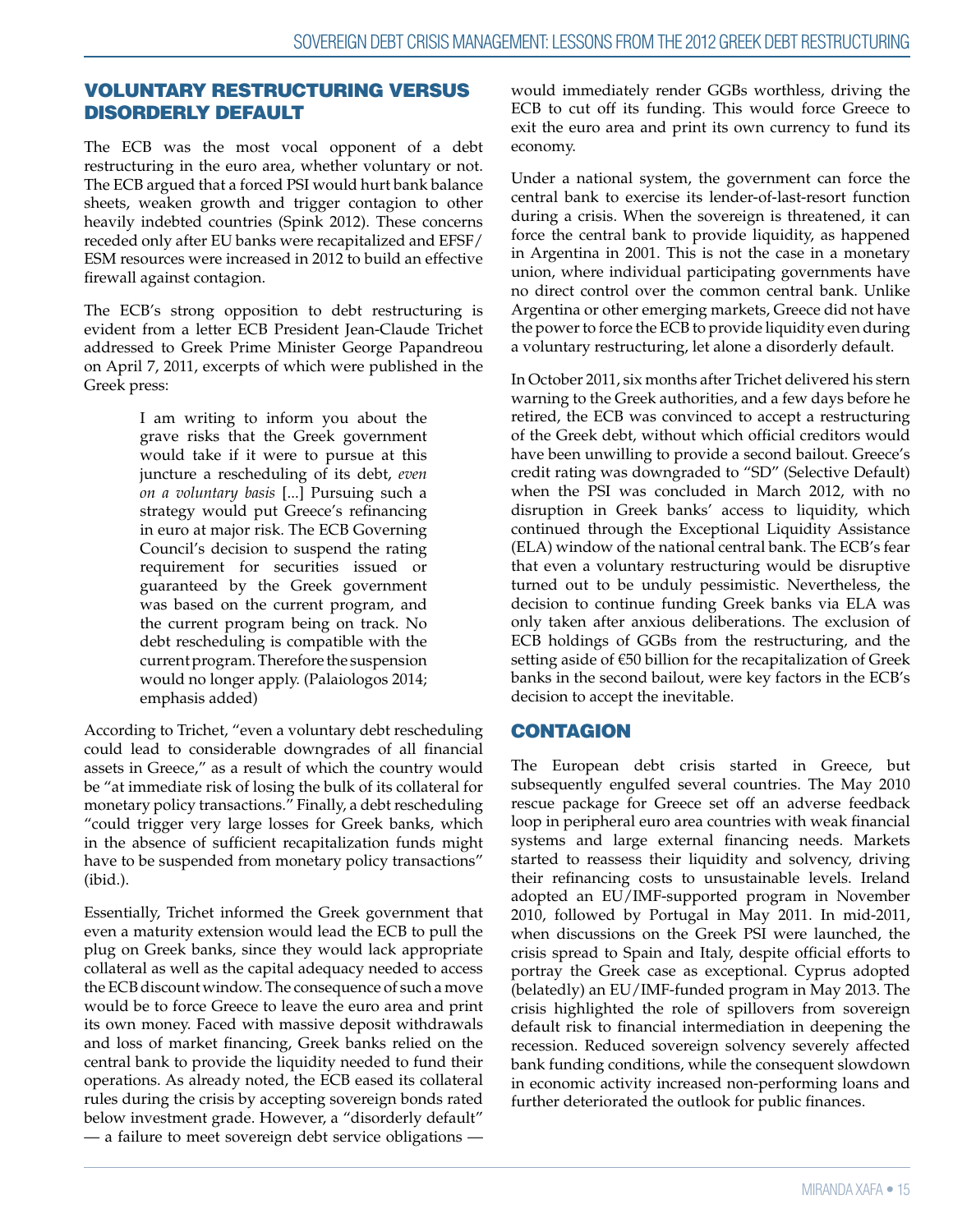The first hint of a private sector contribution to the funding of euro area adjustment programs came at the Franco-German summit in Deauville in October 2010, when German Chancellor Angela Merkel and French President Nicolas Sarkozy agreed that private investors should contribute to the funding of adjustment programs in the euro area. Following up on this initiative, euro area leaders agreed at their March 2011 summit to set up a permanent orderly workout mechanism by mid-2013 (the ESM). To calm the markets, they declared that there would be no debt restructuring before mid-2013, but this commitment was not credible given widespread concerns over Greece's solvency. Contagion risks increased after the Greek program went off track in mid-2011 and discussions on PSI were launched, notwithstanding earlier statements to the contrary. By that time, markets had become much more downbeat on periphery growth prospects and there were concerns that political tolerance limits would soon be hit if unemployment continued to rise. The failure of policy makers to build an effective firewall by leveraging the EFSF deepened the crisis. Credit spreads soared in late 2011 following the failure to reach agreement on a common backstop at the November G20 meeting in Cannes and at the subsequent euro area summit in December.

Spreads flared up again in May-June 2012, when Greece's radical opposition party Syriza, which rejected the EU-IMF-funded program, appeared likely to win the June 17 elections. Market participants attached a high probability to "Grexit" and feared it would lead to the demise of the euro. In late June 2012, the European Council committed to a specific, time-bound road map for the achievement of a genuine Economic and Monetary Union (European Council 2012c), followed by ECB President Mario Draghi's statement in July that he would do "whatever it takes" to save the euro. Interpreted as a commitment to provide a theoretically infinite backstop, Draghi's statement and the subsequent announcement of a bond-buying program, known as Outright Monetary Transactions (OMT), in early September<sup>13</sup> had an immediate impact in calming markets. Credit spreads tightened significantly in all peripheral countries, even though the Greek program remained off track until it was extended by two years in December 2012 to permit a slower pace of adjustment.

As the crisis unfolded, banking system fragility came to the fore. Overexpansion of balance sheets and risk accumulation had raised concerns about European bank strength before any doubts about Greece's debt sustainability surfaced. When the global financial crisis hit, pressure on banks to deleverage was intensified by the initiative led by the European Banking Authority (EBA)

to raise capital ratios. After a couple of failed attempts by the EBA, a credible, forward-looking assessment of banks' asset quality to identify capital shortfalls was delayed until 2014, as was a clear plan to meet capital requirements through a common backstop if necessary. Progress on banking union, needed to break the bank-sovereign link and reverse fragmentation, was delayed, and remains incomplete.

In this turbulent environment, it is worth assessing whether the fear of a high risk of spillover effects from a Greek PSI was justified. We distinguish between two potential transmission channels:

- losses for euro area banks that could have important implications for systemic instability; and
- higher perceived default risk in other peripheral euro area countries.

Bank for International Settlements data on cross-country bond holdings suggest that European banks held some €25 billion of GGBs at end-June 2011, when the PSI was being negotiated. Greek banks held €60 billion, and the ECB about €50 billion, with the rest held by other institutional investors, mainly pension funds, insurance companies and hedge funds. These figures suggest that Greek banks would suffer the largest losses from a credit event. Importantly, potential losses for European banks appear too small to pose a systemic threat. Concerns about contagion through this channel therefore appear exaggerated, especially since banks had already reduced or written down their exposure to Greece by that time. An earlier restructuring, at the outset of the program in May 2010, would have generated bank losses on €75 billion of GGBs (assuming the ECB acquired all its GGBs from EU banks) — still not a disastrous event in a banking system with €35 trillion of assets. Only the fear that other peripheral countries might follow suit could potentially destabilize the banking system, but this would not happen if an adequate firewall was in place.

Default concerns about Greece affected the borrowing costs of other peripheral countries exhibiting similar weaknesses. Higher funding costs, in turn, worsened their debt dynamics and led to credit downgrades that also affected the corporate sector. Without a common backstop to keep borrowing costs low, the risk of insolvency could turn into a self-fulfilling prophecy. However, a recent IMF working paper (González-Hermosillo and Johnson 2014) finds that Greece did not really matter much, despite widespread concerns that it played a pivotal role. The paper investigates empirically the effects of spillovers from the key euro area countries to Germany as the core country and vice versa. The paper finds that changes in

<sup>13</sup> The OMT program of euro area sovereign bond purchases in the secondary market differed from its predecessor, the SMP program, in two important respects: it was subject to appropriate conditionality under an EU/IMF-supported program, and ECB bond purchases did not have seniority over private bondholders (ECB 2012).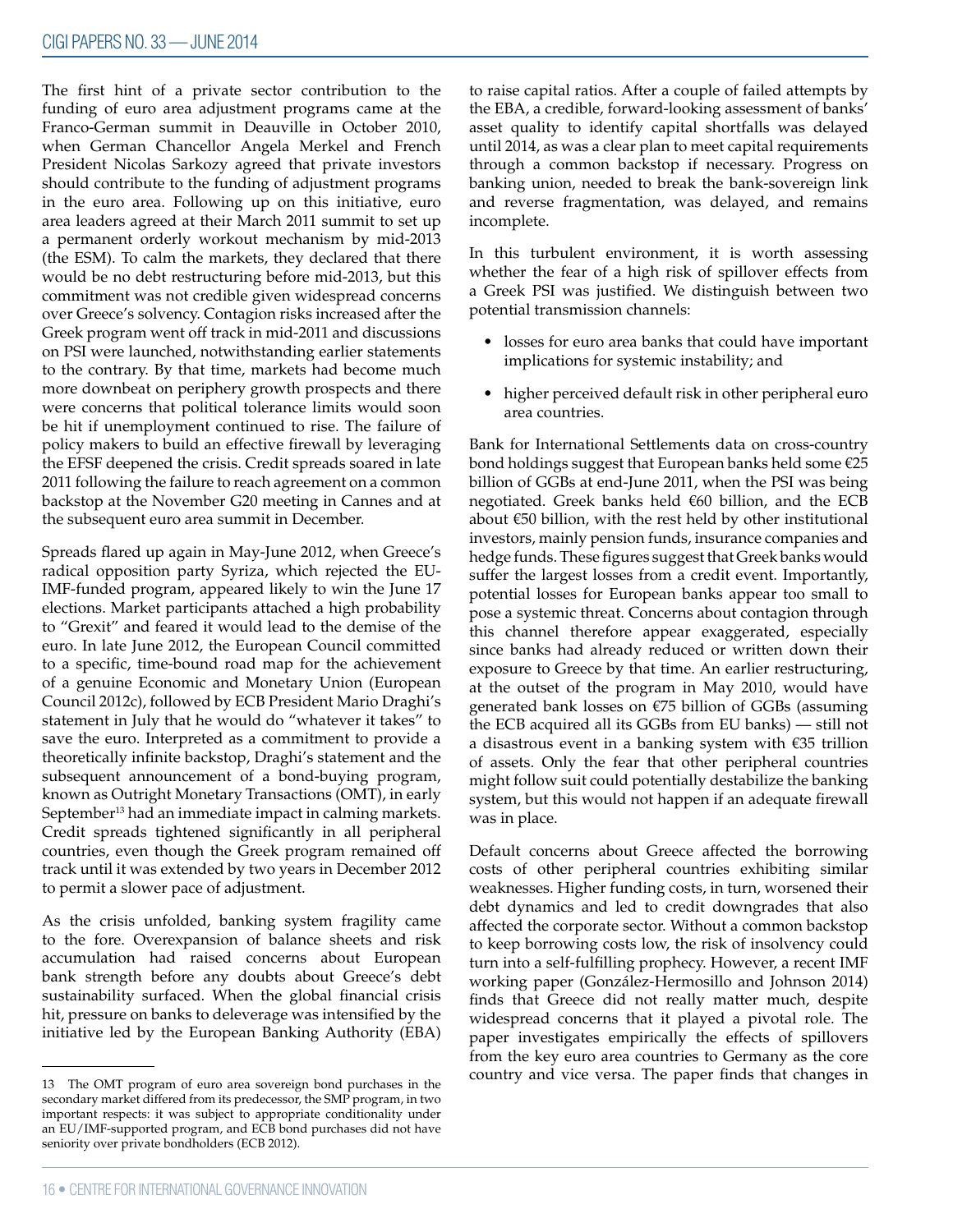Greece's sovereign CDS<sup>14</sup> had no significant effect on Germany's sovereign CDS (a proxy for systemic stability), despite initial widespread concerns about such linkages. Greece, apparently, is viewed as too small to destabilize Germany or the euro area, in contrast to Italy and Spain, even though their risk profile — as reflected in their credit spreads — was perceived by markets as comparatively more robust.

There is little doubt that the demise of the euro would have given rise to a major global crisis. Based on the effect of spillover channels that operated in past distress episodes, the IMF estimated that the impact of a Greek exit depended on the effectiveness of the European firewall and inherently unpredictable factors such as the possibility of bank and repo-market runs (Broner et al. 2013). A shock similar to the Long-Term Capital Management collapse in 1998 or the Scandinavian banking crisis of the early 1990s would produce a euro area output loss of 1.5–3 percent, with a potentially higher impact if Greece's exit turned out to be a catastrophic event. The declining exposure of the private sector to Greece and the stronger European firewall should make a catastrophic scenario less likely, but it is impossible to establish whether contagion risk would be limited and manageable. However, there is evidence that the likelihood of spillovers in the event of a Greek exit and default has declined over time; the correlation between credit spreads has fallen, suggesting that idiosyncratic Greek events may not affect other countries.

Overall, the Greek experience shows that common backstops and supportive crisis-management institutions are necessary for an orderly restructuring to take place smoothly in a monetary union, without major contagion effects. The two instances in which credit spreads surged to all-time highs were not triggered by the Greek PSI, but by the failure to agree on a common backstop (November-December 2011) and the fear of Grexit (May-June 2012) (see Figure 3). Market pressures continued after the Greek PSI was successfully completed in March, until the risk of Grexit and euro area break-up receded. Draghi's statement in July and the OMT announcement in early September marked the turning point in the crisis. The bond market rallied even though the Greek program remained off track until December, suggesting that markets paid far more attention to the potentially infinite firewall offered by the ECB than the status of the Greek program. As it turned out, Greece re-accessed capital markets in mid-April 2014, issuing a €3 billion five-year bond with a 4.95 percent yield, against gloomy predictions of delayed market reaccess (Porzecanski 2012).<sup>15</sup> Shortly thereafter, Greek banks were able to raise €8.5 billion of new equity capital from private investors ahead of the ECB's Asset Quality Review. Following up on the Eurogroup's November 2012 commitment, on May 5, 2014, Greece tabled a formal request for further official debt relief through maturity extensions and interest rate reductions, based on the early achievement of a primary budget surplus in 2013. At end-2013, Greek public debt due to official creditors, including the ECB and NCBs but excluding the IMF, amounted to 73.1 percent of the total (see Figure 7).

### **SENIORITY**

Seniority of official creditors over private bondholders creates subordination risk and makes a return to market financing more difficult, because private creditors would be reluctant to provide new financing that would be junior to official debt in any future debt restructuring. Nevertheless, official creditors providing emergency assistance went from *pari passu* status under the EFSF, set up in late June 2010, to preferred creditor status under the ESM Treaty that took effect on October 8, 2012.<sup>16</sup> While understandable politically, the change in the seniority status of official loans would make market re-access more difficult. Interestingly, the ECB went the opposite way at the exact same time: ECB bond purchases under the OMT program, launched in September 2012, were given *pari passu* status, in contrast to the SMP launched in May 2010, in which the ECB had senior status (see Table 4). ECB President Draghi clearly understood the risk that subordination posed for private bondholders and addressed their concerns by terminating the ECB's seniority.

<sup>14</sup> A CDS is an agreement that the seller of the CDS will compensate the buyer in the event of a loan default or other credit event. The buyer of the CDS pays an insurance premium (the CDS "spread") to the seller and, in exchange, receives a payoff if the loan defaults.

<sup>15</sup> Greece's recent five-year issue was oversubscribed partly because very little debt matures over the life of the bond, implying that investors enjoy de facto seniority. Expectations of ECB quantitative easing also played a role, as did geopolitical concerns about the deteriorating outlook in Turkey and Ukraine. But Greece has to consider the cost of accessing the bond market, which is much higher than the rate it pays on EFSF and IMF loans.

<sup>16</sup> Programs in effect when the ESM Treaty was signed would be grandfathered by maintaining the *pari passu* status of euro area creditors: "In the event of ESM financial assistance in the form of ESM loans following a European financial assistance program existing at the time of the signature of this Treaty, the ESM will enjoy the same seniority as all other loans and obligations of the beneficiary ESM Member, with the exception of the IMF loans" (European Council 2012d, Paragraph 13 of the preamble to the Treaty).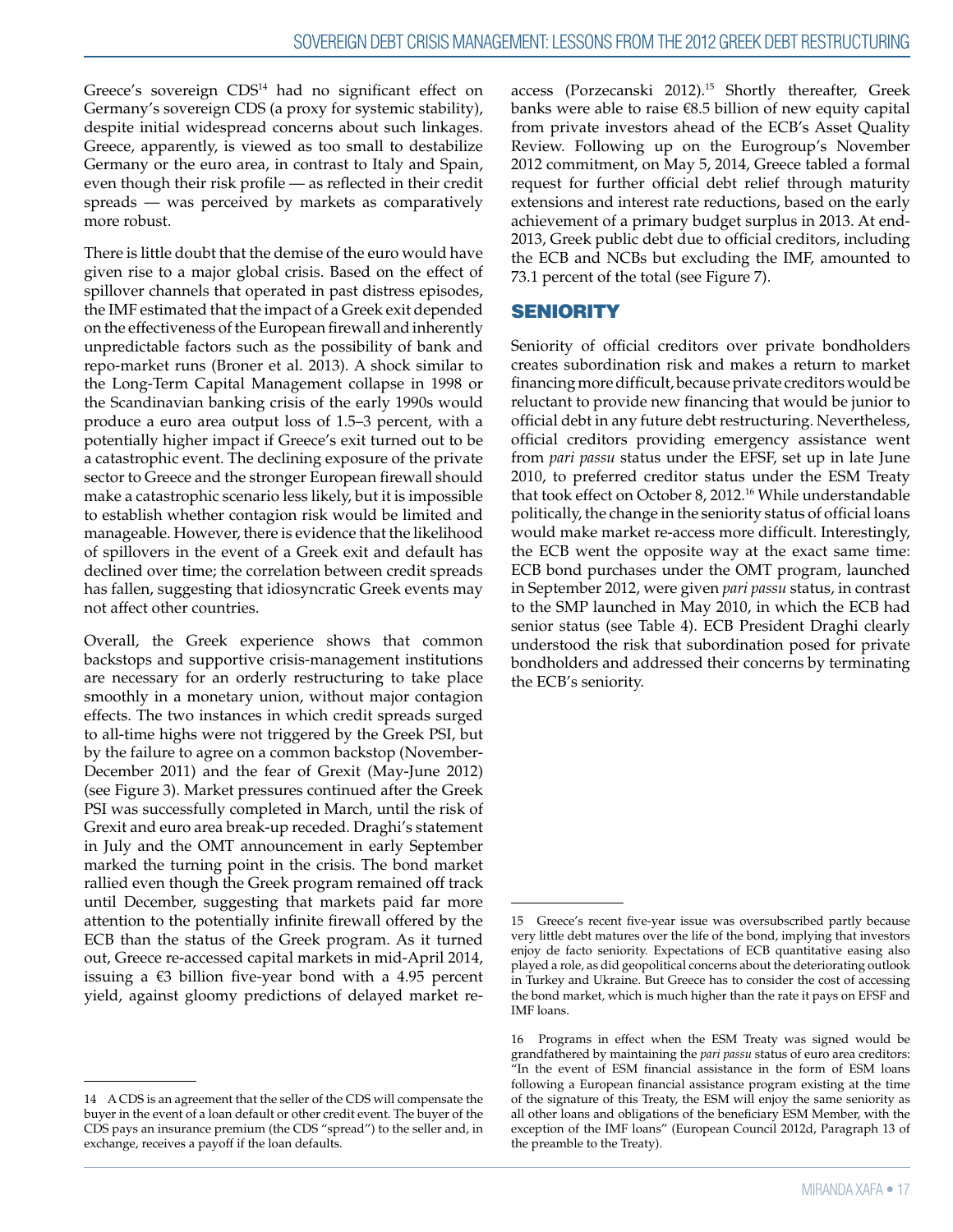

#### Figure 7: Greece — Breakdown of Public Debt by Creditor, 2013 (€ billion)

*Data source:* Public Debt Management Agency.

|                | <b>EFSF/ESM</b>      | ECB             |
|----------------|----------------------|-----------------|
| May/June 2010  | parı passu<br>(EFSF) | senior<br>(SMP) |
| September 2012 | senior<br>(ESM)      | parı passu      |

| Table 4: Euro Area — Seniority Status of Official Funding |  |
|-----------------------------------------------------------|--|
|-----------------------------------------------------------|--|

Unlike the IMF, the EFSF had the same standing as any other sovereign claim on the country, in recognition of the fact that private investors would be reluctant to lend to the country concerned if there were too many preferred creditors. By contrast, the 2012 ESM Treaty stated explicitly that ESM claims would enjoy seniority over private creditors, but would be junior to IMF loans.17 The change in seniority status was apparently dictated by the reluctance of euro area member states to endorse the ESM Treaty in its absence. The IIF has called for the removal of the preferred creditor status of official euro area lenders to help restore full access to capital markets and re-establish fair burden-sharing among creditors (IIF 2012).

In contrast to the EFSF/ESM, the role of the ECB's indirect lending to governments was not to provide funding or ease monetary conditions (bond purchases were sterilized), but to stabilize bond prices and enable sovereigns who had not lost market access to borrow at reasonable rates. The SMP consisted of interventions in the form of secondary market

purchases of sovereign bonds issued by five troubled debtor countries: Greece, Ireland, Portugal, Spain and Italy. Bonds with a face value of about €220 billion were acquired by the ECB between the program's inception and its termination in early 2012.

The decision establishing the SMP was silent on the question of seniority (ECB 2010b), but it soon became clear that the ECB claimed de facto seniority. The ECB's seniority status gave rise to subordination risks for private bondholders, undermining the ECB's efforts to put a floor on bond prices. On one hand, ECB bond purchases provided a bid to the market, but on the other, they scared off investors by shrinking eligible debt subject to restructuring. A recent study found that the repeated interventions had an impact ranging from -1 to -2 bps for Italy and -17 to -21 bps for Greece (Eser and Schwaab 2013). Given the scale of purchases, this impact appears negligible.

ECB President Draghi, who succeeded Trichet in November 2011, terminated the SMP in early 2012, when it became clear that the Italian government viewed the program as an alternative, rather than a supplement, to reform efforts, and later replaced it with the OMT, which is subject to IMF/EU conditionality. In contrast to the SMP, the OMT program includes a *pari passu* clause — similar to that included in the EFSF Treaty — to address investor concerns about the relative ranking of their claims that could reduce their appetite for euro area bonds. Although the OMT program remains unutilized to this date, it had a powerful impact on bond spreads. However, the ECB's possible future participation in "voluntary" debt restructurings, which might be considered as financing of government deficits, remains untested. To overcome any potential conflicts with the ECB's mandate, the ESM could extend guarantees to the ECB, but this remains an open question.

<sup>17</sup> Paragraph 13 of the preamble to the ESM Treaty states that "the ESM loans will enjoy preferred creditor status in a similar fashion to those of the IMF, while accepting preferred creditor status of the IMF over the ESM" (European Council 2012d). "Like the IMF, the ESM will provide stability support to an ESM Member when its regular access to market financing is impaired or is at risk of being impaired. Reflecting this, Heads of State or Government have stated that the ESM loans will enjoy preferred creditor status in a similar fashion to those of the IMF, while accepting preferred creditor status of the IMF over the ESM. This status will be effective as of the date of entry into force of this Treaty" (ibid.).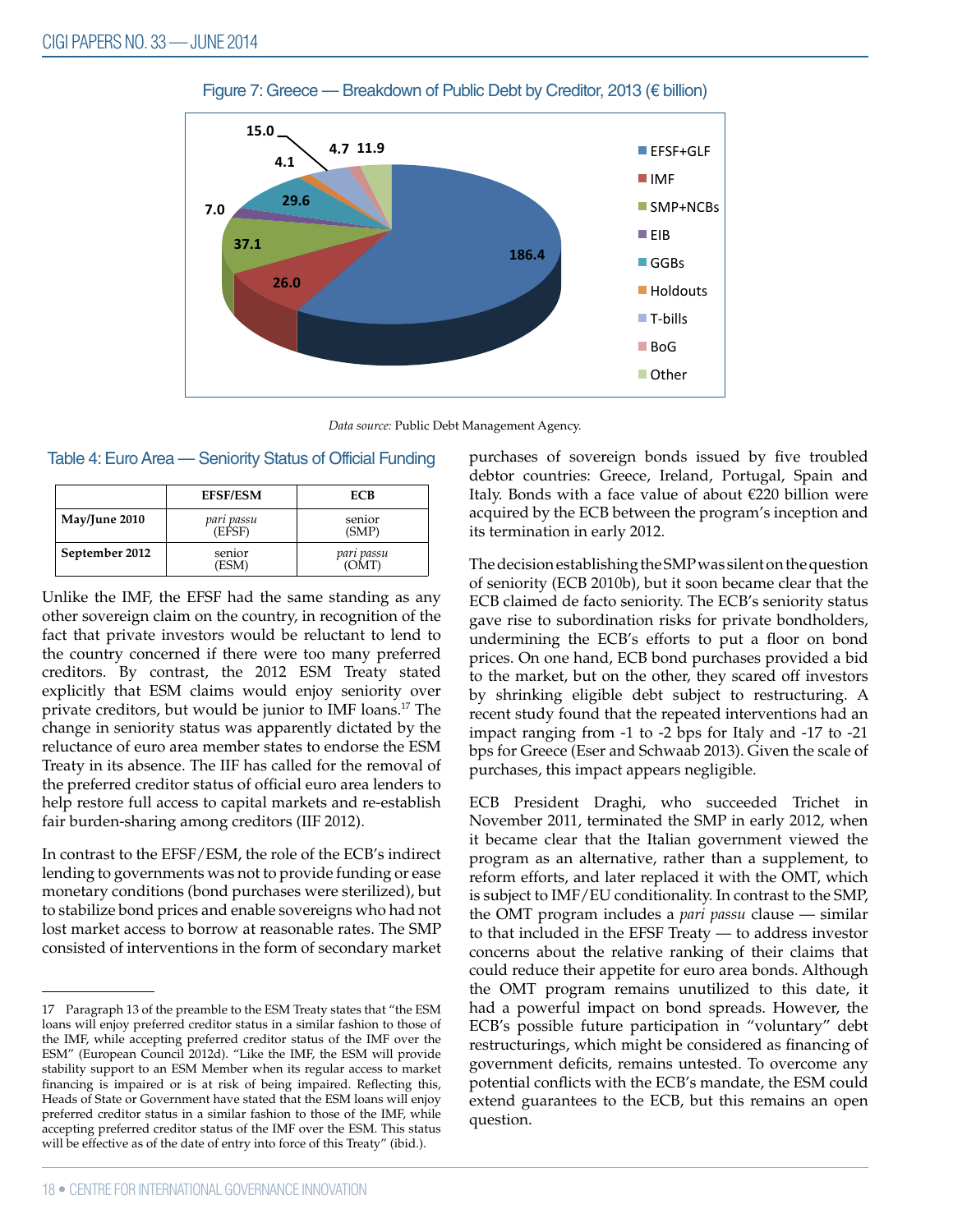### ACTIVATING CACS AND TRIGGERING CDS

As discussed, CACs had to be retrofitted in Greek law bonds and activated to reach the 90 percent minimum participation required to go ahead with the debt exchange. The IIF stresses that "retroactive legal changes to unilaterally modify the terms and conditions of financial contracts may undermine the integrity of financial markets and the sanctity of contracts" (IIF 2012). However, it recognizes that retroactive bond contract changes can be accepted by private creditors if a voluntary debt restructuring agreement was reached through good-faith negotiations prior to such unilateral contract amendment. This was indeed the case in the Greek debt restructuring, in which the activation of CACs was put to the approval of private creditors as an exit clause under the debt exchange offer and was endorsed by a large majority (85.8 percent) of the holders of Greek-law bonds to maximize participation.

Following the exchange, all new sovereign bonds issued by euro area members are required to have CACs to facilitate bail-in of private creditors and avoid a forced restructuring through a change in domestic law.18 However, the bulk of existing debt in the euro area's heavily indebted countries still consists of domestic-law bonds. The risk of a repetition of a Greek-style debt restructuring has, therefore, not evaporated.

Nevertheless, the Greek debt restructuring was not nearly as disruptive as feared. For the few weeks that Greece remained in default, GGBs were ineligible as collateral for ECB operations, but liquidity to Greek banks continued to be provided through ELA. Activating the CACs and triggering the CDS was also a non-event, as the net notional amount of CDS contracts reportedly amounted to less than €3 billion (1.5 percent of accepted bids). The CDS payouts were a fraction of the CDS auction and the insurance premium that the writers of the CDS had already earned. Fears that triggering the CDS would lead to contagion by bankrupting the institutions that had written CDS contracts (similar to American International Group in the United States) were, therefore, exaggerated. On the contrary, if the ISDA had not called the PSI a restructuring credit event, risk managers would no longer accept CDS contracts as adequate insurance against sovereign exposure, triggering a sell-off and spread-widening in other peripheral euro area credits.

### AGGREGATION CLAUSES AND THE HOLDOUT PROBLEM

Largesse toward holdout creditors, who are being repaid in full after the Greek debt restructuring, has triggered a reconsideration of aggregation clauses in bond contracts.

In a parallel development, the case of *NML Capital vs. Argentina* that is being litigated in US courts<sup>19</sup> has demonstrated that holdout creditors can have considerable leverage to frustrate a debt-restructuring agreement after it has been concluded. These cases have fuelled the debate focusing on the need to minimize the potential for holdout creditors to block or frustrate a comprehensive sovereign debt restructuring.

In Greece's case, the difference in governing law provided de facto seniority to foreign-law bonds because the built-in aggregation clauses made them much harder to restructure. English-law bonds require a majority of between 67 and 75 percent to accept the new terms, with voting conducted bond by bond. The CACs retrofitted in the Greek-law bonds required 66.67 percent of bondholders, aggregated across all bond series, to accept the new terms for the restructuring to go ahead, subject to a 50 percent quorum. With €177 billion of local law bonds eligible for restructuring, acquiring a blocking minority would be prohibitive. By contrast, few issues of foreign-law bonds exceeded €1 billion, making it much easier for a creditor, or group of creditors, to block the deal. The problem was exacerbated by investors who acquired blocking positions for the sole purpose of holding out and demanding full payment for their bonds.

The fact that holdouts were paid in full drove a wedge between local-law and foreign-law bonds in other heavily indebted euro area countries. Gulati and Zettelmeyer (2012) have proposed a voluntary exchange of local-law for foreign-law bonds in heavily indebted euro area countries, offering greater contractual protection to bondholders in exchange for a reduction in the debt burden. All new bonds issued by euro area countries after January 1, 2013 must include CACs.20 The features of the euro-CACs make it easier to reach a restructuring agreement compared to English law or New York law bonds by having a lower majority requirement in each bond series to change the terms (66.67 percent versus 75 percent voter approval, based on the face value of the original claims), and by including a cross-series modification mechanism that

<sup>18</sup> Euro-CACs are discussed in detail in the next section.

<sup>19</sup> The case concerns holdout creditors who are demanding full payment on their Argentine bonds issued under New York law by threatening to seize debt service payments to bondholders who participated in the 2005 Argentine debt exchange.

<sup>20</sup> Article 12 of the ESM Treaty provides for the mandatory inclusion of standardized and identical CACs in all new euro area sovereign bonds, irrespective of their governing law: "Collective action clauses shall be included, as of 1 January 2013, in all new euro area government securities, with maturity above one year, in a way which ensures that their legal impact is identical" (European Council 2012d). The motivation is clear: By facilitating debt restructurings, CACs can shift some of the costs of financial distress on to private creditors. In fact, the preamble to the ESM Treaty explicitly calls for "an adequate and proportionate form of private sector involvement [...] in cases where stability support is provided accompanied by conditionality in the form of a macro-economic adjustment program" (ibid.).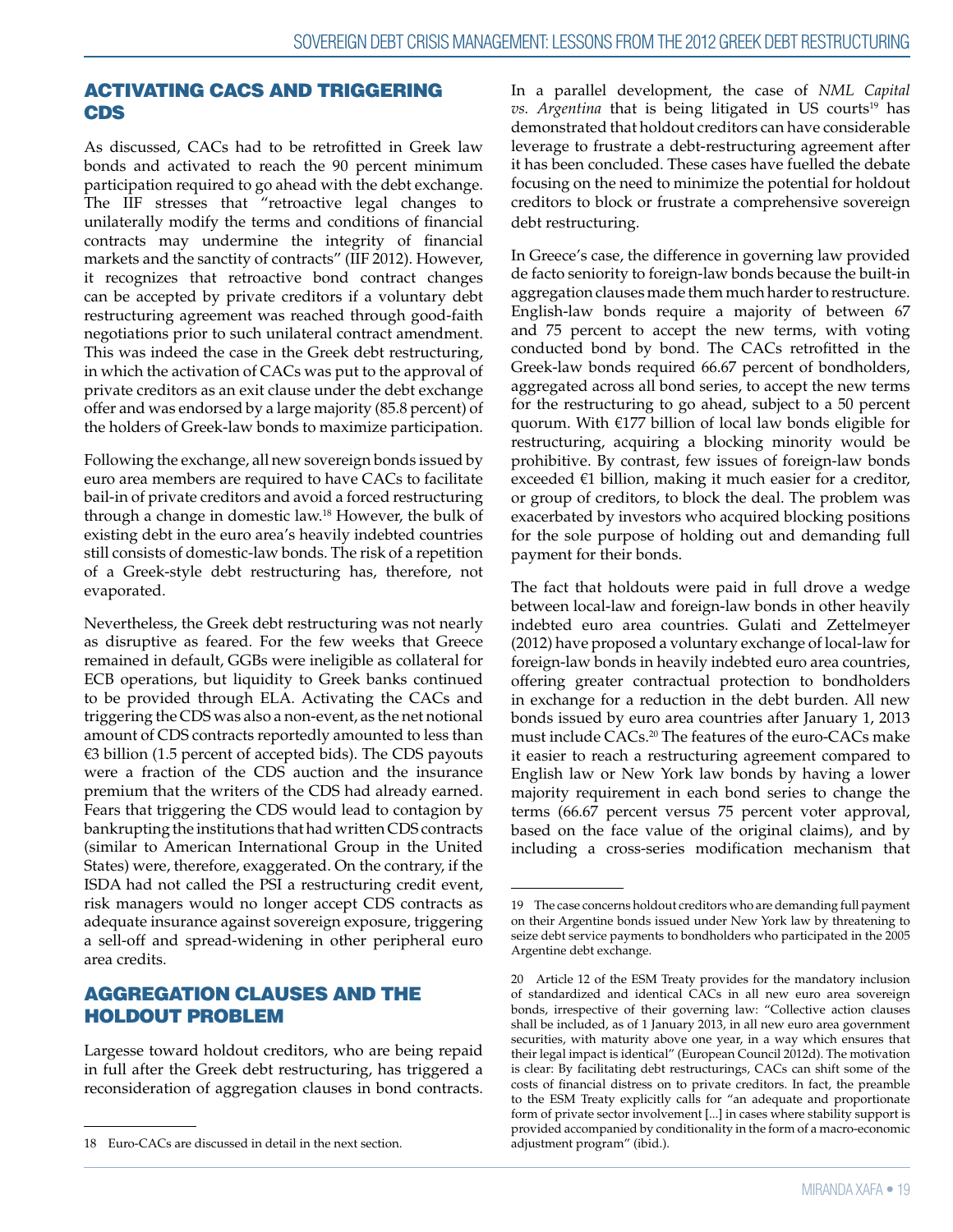constitutes a weak aggregation clause.<sup>21</sup> Specifically, modification of payment terms in all of the sovereign's bonds occurs simultaneously, provided an overall vote of 75 percent across all the different series of bonds is achieved and a minimum vote of 66.67 percent is reached in each individual bond. For the time being, however, the bulk of outstanding debt in most euro area countries remains under local law without CACs. Over time, as the old debt matures, markets will become less fearful of a forced restructuring via legislative action, thus reducing the risk premium embedded in bond prices.

Although a clear improvement over the existing market standard, the euro-CACs on the new debt have been criticized as remaining vulnerable to the holdout problem by putting too much emphasis on supermajorities in individual bond series instead of permitting activation when an aggregate threshold is met across all bondholders (Bradley and Gulati 2012). If so, the holdout problem will persist unless euro-CAC clauses are softened further to facilitate a restructuring. To discourage litigation by holdout creditors, Buchheit, Gulati and Tirado (2013) have proposed an amendment to the ESM Treaty to provide immunity to a debtor country's assets from attachment by holdouts.

Initiatives underway in a number of fora, including the IMF, the IIF, the US Treasury and the International Capital Markets Association, aim to set a better market standard for CACs. The restructuring of the Greek-law bonds demonstrated that the ability to aggregate bonds across all series essentially gives rise to an up or down vote, thus eliminating the holdout problem altogether. Drawing from the Greek case, the IMF has proposed exploring *"*the feasibility of replacing the standard twotier voting thresholds in the existing aggregation clauses with one voting threshold, so that blocking minorities in single bond series cannot derail an otherwise successful restructuring*"* (IMF 2013a). However, this approach may be too heavy-handed from the creditors' perspective, insofar as it does not offer any differentiation across bondholders depending on the maturity of their claims. Subjecting all bonds to a uniform haircut, irrespective of maturity, implies a higher NPV loss on short-dated bonds compared to longer-dated bonds. Holders of short-dated bond series should, thus, be given the opportunity to reject the terms, or be offered a lower haircut, without blocking the entire deal. As noted in the IMF report, "consideration could be given to making the contractual framework more

effective, including through the introduction of more robust aggregation clauses into international sovereign bonds, bearing in mind the inter-creditor equity issues that such an approach may raise." These issues illustrate the need for any new market standard to achieve a balanced treatment of debtor and creditor rights by including aggregation clauses and lowering voting thresholds on one hand, while maintaining a series-by-series majority approval voting safeguard on the other.

### THE CREDIT ENHANCEMENT

The "credit enhancement" was similar to the "principal enhancement" in debt exchanges concluded during the Latin American debt crisis of the 1980s. Debtor countries purchased risk-free, zero-coupon bonds issued by the US Treasury, which were pledged to guarantee repayment of the principal of the Brady bonds they issued. This was one of the options proposed by Buchheit and Gulati (2010) to restructure the Greek debt. What made the principal enhancement through collateral attractive in the late 1980s, when the Brady bonds were first issued, was the fact that the prevailing high interest rates made zero-coupon bonds exceptionally cheap in NPV terms. Unfortunately, the same did not apply in the early 2010s, when interest rates reached a historical low, thus making principal enhancement through collateral impractical.

As the new GGBs were uncollateralized, bondholders would still hold low-rated Greek credit risk after the exchange. To provide a sweetener, official creditors offered €30 billion in short-term EFSF notes as part of the deal, while also strengthening creditor rights through a cofinancing agreement, which called for simultaneous and proportional debt service payments to bondholders and the EFSF. The EFSF loan ranked *pari passu* with the GGBs, implying that if Greece defaulted on the GGBs it would also default on the EFSF, with serious consequences for continued official support to Greece. Additional comfort to creditors was provided by the fact that a portion of official loans offered in the March 2012 rescue package were disbursed into a "segregated account" at the Bank of Greece, earmarked for debt service. Without the EFSF credit enhancement, bondholders probably would not have agreed to such a deep haircut. Moreover, the new bonds issued after the exchange were not cross-defaultable with the old bonds, so their holders were protected in the event Greece defaulted on the holdouts.

With regard to the detachable GDP warrant, it is too soon to tell how valuable a sweetener it will turn out to be. The warrant offers the potential of supplementary coupon payments linked to Greece's GDP growth, but no payments are likely to be triggered before 2022 at the earliest, when Greece's nominal GDP may reach the minimum threshold of €266 billion, from €193 billion in 2012. After that, the warrant will pay in any given year if real GDP growth exceeds a reference rate for that year. Modelled on the

<sup>21</sup> The euro area voting threshold is set at 75 percent of aggregate principal amount outstanding represented at the meetings (with a quorum of 66.67 percent of outstanding principal). In addition, there is an approval requirement at the individual series level set at the level of more than 50 percent of the outstanding debt securities of that series. For a discussion of the features of euro-CACs compared to those in Englishlaw bonds see Linklaters (2012). Bradley and Gulati (2012) provide an empirical analysis of the impact of CACs on debtor countries' borrowing costs.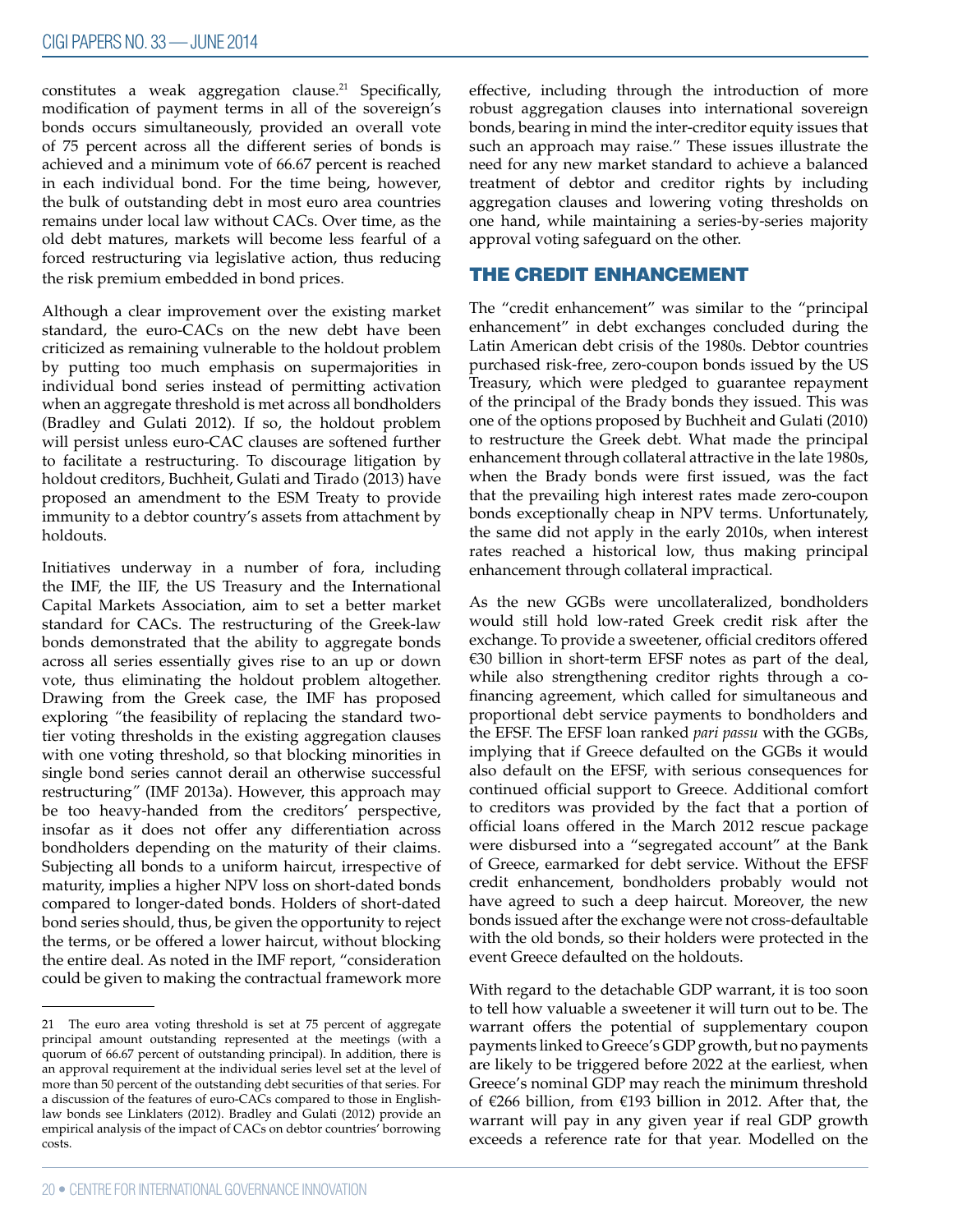Argentine GDP warrant issued at the 2005 debt exchange, annual payments on the Greek warrant are subject to a one percent cap, in contrast to the Argentine warrant, which is uncapped. Additionally the Greek warrant is amortizing, i.e., starting in 2024 the payment amount would be reduced by five percent per year. In essence, the GDP warrant is a claw-back clause, which enables investors to benefit from higher-than-expected growth in the debtor country.

# **CONCLUSION**

Initial fears that the Greek debt restructuring would pose a serious threat to the euro area's financial stability were not borne out. The PSI demonstrated that an orderly default involving a pre-emptive debt restructuring is possible in a monetary union, provided appropriate firewalls and crisis management institutions are in place. Greek banks retained access to liquidity through ELA and were subsequently compensated for the losses they suffered. The restructuring did not have any knock-on effects on foreign creditors, nor did it undermine financial stability in Greece. True, it gave rise to contagion through a rise in periphery credit spreads, but this reflected the absence of an effective firewall when the crisis erupted. Crisis management procedures and institutions had to be invented *in medias res,* since there had been no preparation for a sovereign default within the euro area.

Greece's imbalances were allowed to reach unprecedented proportions under circumstances that are unlikely to be repeated. First, there was monumental market failure as bondholders did not consider that there is credit risk in the euro area. Second, there was institutional failure as the Stability Pact failed to impose fiscal discipline. Third, there was regulatory failure, as all euro area bonds carried the same zero-risk weight irrespective of credit risk, which meant that banks investing in Greek bonds did not have to set aside capital and reserves. The corollary of the large imbalances that were allowed to develop was the historically unprecedented size of the bailout package that was required to achieve a soft landing.

Developments in the euro area's institutional and regulatory framework since the Greek debt exchange make it unlikely that Greece's experience will be repeated:

• The "Fiscal Compact," a permanent system of *ex ante* fiscal surveillance that took effect in January 2013, is far more likely to impose fiscal discipline than the original version of the Stability Pact. By requiring balanced-budget amendments in all euro area countries and pre-screening of annual budgets, it ensures that early warning signals would sound the alarm long before a country reaches an unsustainable deficit. The ESM will also monitor former program countries regularly through its Early Warning System to make sure that they can pay back their loans. The Fiscal Compact and broader economic governance

reforms will facilitate more effective and coordinated policy implementation across the euro area.

- Crisis management institutions and procedures now in place (the ESM, EFSF and OMT) would make it possible to address any future sovereign episode earlier on, while limiting the scope for contagion. This would avoid debt restructurings that fail to restore sustainability and market access by being "too little, too late." Reforming euro-CACs to strengthen aggregation clauses would further facilitate comprehensive debt restructurings. Perhaps more importantly, the creation of an orderly workout mechanism, the ESM, will impose market discipline by making default possible.
- The ongoing process of banking union includes an agreement on "bail-in" provisions for failing banks in the EU, reached after the Cyprus program was agreed in May 2013. By contrast, the 2010 Irish bailout protected even junior creditors from any losses for fear of a sell-off in bank bonds across the euro area. Policy makers eventually realized that this approach threatened sovereign balance sheets and was politically unsustainable. EU-level agreement was reached in August 2013 on clear procedures for loss-sharing by shareholders, bondholders and, ultimately, depositors to deal with failing banks. These loss-sharing procedures would minimize taxpayer liabilities in any future sovereign debt restructurings by having bank investors and large depositors take the first hit.

As for the specific features of the Greek debt restructuring, their application should be considered on a case-by-case basis. Obviously, retrofitting CACs in domestic law bonds would only work in countries where these bonds constitute the bulk of the debt. The CACs retrofitted in the Greek-law bonds were aggregated across all bond series, maximizing investor participation but raising inter-creditor equity issues. Work is underway in several international fora in an effort to set a new market standard that strikes the right balance between debtor and creditor rights, with appropriate minority protection safeguards.

Debt restructuring would not be advisable in countries where domestic banks hold a large share of sovereign debt. The euro area crisis gave rise to a sharp reversal in cross-border capital flows and a return to home bias. The share of the sovereign debt of crisis countries held by foreign investors has declined sharply, reflecting capital repatriation (IMF 2013e). Until fragmentation recedes further and re-domestication of sovereign debt reverses, any further debt restructurings in the euro area should be mindful of the impact on domestic banks. Indeed, it has been suggested that the return to home bias is a rational response of investors to adverse shocks to sovereign solvency (Broner et al. 2013). Based on the premise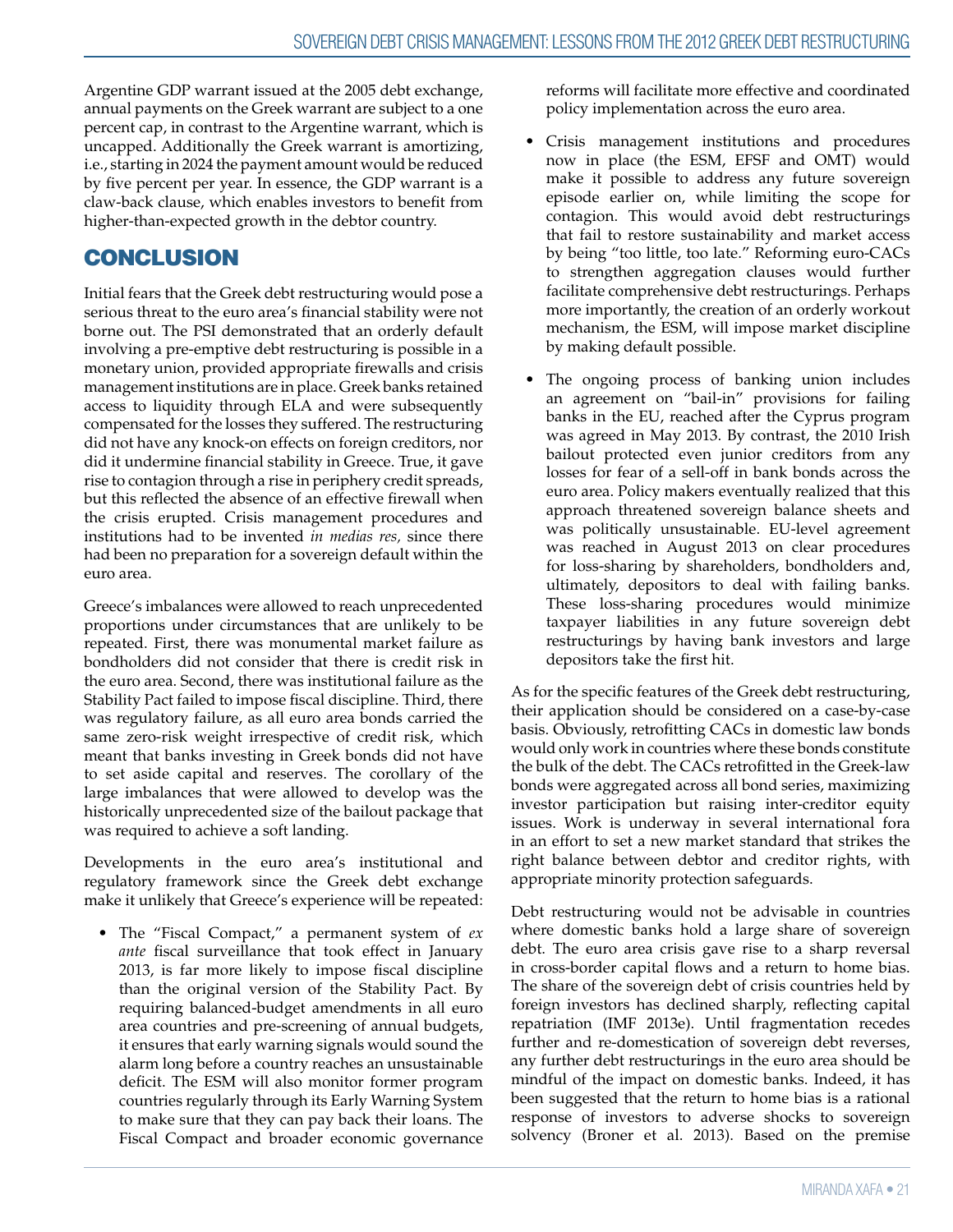that sovereigns care more about domestic than foreign creditors, the theory predicts that an adverse shock to solvency will be associated with a repatriation of debt to reduce the incentive to restructure the debt. If so, financial disintegration is likely to reverse as soon as the risk of debt restructurings dissipates.

What remains to be seen is how the legacy debts of the euro area periphery will be tackled. The handling of Greece's debt restructuring suggests at least an implicit attempt to limit the burden on EU private sector creditors by delaying PSI. An earlier restructuring might not have restored debt sustainability, but it would have lessened the build-up of official debt. Although it carries very low interest rates, official debt will one day need to be rolled over at market rates. By then, it is hoped, Greece's GDP would have grown sufficiently to make the debt sustainable, but this is far from certain. Ireland and Portugal, which also benefited from maturity extensions on official debt, remain heavily indebted post-crisis, with public debt ratios projected at 121 percent and 125 percent of GDP respectively in 2014. The lesson from the Latin American debt crisis of the 1980s is that the debt overhang weighs on investment and growth. The crisis was not resolved until creditors were forced to accept deep haircuts on their claims, in exchange for Brady bonds issued by the debtor countries in the late 1980s. The clean solution for the euro area periphery today would be a writedown of all sovereign debts, including official loans to Greece. For the time being, however, "pretend and extend" rules the day.

# ACKNOWLEDGEMENTS

The author would like to thank the Greek government officials and market participants she interviewed for this paper, the EFSF, the IIF and four anonymous referees for helpful comments on an earlier draft.

# WORKS CITED

- Bank of Greece. 2012. *Report on the Recapitalization and Restructuring of the Greek Banking Sector.* December. www.bankofgreece.gr/BogEkdoseis/Report\_on\_the\_ recapitalisation\_and\_restructuring.pdf.
- Buchheit, Lee C. and Mitu Gulati. 2010. "How to Restructure Greek Debt." SSNR Working Paper, May. http://papers.ssrn.com/sol3/papers.cfm?abstract\_ id=1603304.
- Buchheit, Lee C., Mitu Gulati and Ignacio Tirado. 2013. "The Problem of Holdout Creditors in Eurozone Sovereign Debt Restructurings." January. http://scholarship.law.duke.edu/cgi/viewcontent.cgi ?article=5485&context=faculty\_scholarship.
- Bradley, Michael and Mitu Gulati. 2012. "Collective Action Clauses for the Eurozone: An Empirical Analysis." SSRN Working Paper, March. http://papers.ssrn.com/ sol3/papers.cfm?abstract\_id=1948534.
- Broner, Fernando, Aitor Erce, Alberto Martin, and Jaume Ventura. 2013. " Sovereign Debt Markets in Turbulent Times: Creditor Discrimination and Crowding-Out." IMF Working Paper 13/270. December.
- ECB. 2010a. "ECB Announces Change in Eligibility of Debt Instruments Issued or Guaranteed by the Greek Government." Press Release. May 3. www.ecb.int/ press/pr/date/2010/html/pr100503.en.html.
- ———. 2010b. "Decision Establishing the Securities Market Program." May 14. www.ecb.europa.eu/ecb/ legal/pdf/l\_12420100520en00080009.pdf?e0e193dbae1 3419ec1d5208de7cc65b9.
- ———. 2012. "Technical Features of the Outright Monetary Transactions." September 6. www.ecb.europa.eu/ press/pr/date/2012/html/pr120906\_1.en.html.
- Eser, Fabian and Bernd Schwaab. 2013. "Assessing Asset Purchases within the ECB's Securities Markets Program." ECB Working Paper Series S No 1587. September. www.ecb.europa.eu/pub/pdf/scpwps/ ecbwp1587.pdf.
- European Commission. 2012."The Second Economic Adjustment Program for Greece — First Review," Occasional Paper 123. December. http://ec.europa. eu/economy\_finance/publications/occasional\_ paper/2012/pdf/ocp123\_en.pdf.
- European Council. 2011. "Euro Summit Statement." October 26. www.consilium.europa.eu/uedocs/cms\_ data/docs/pressdata/en/ec/125644.pdf.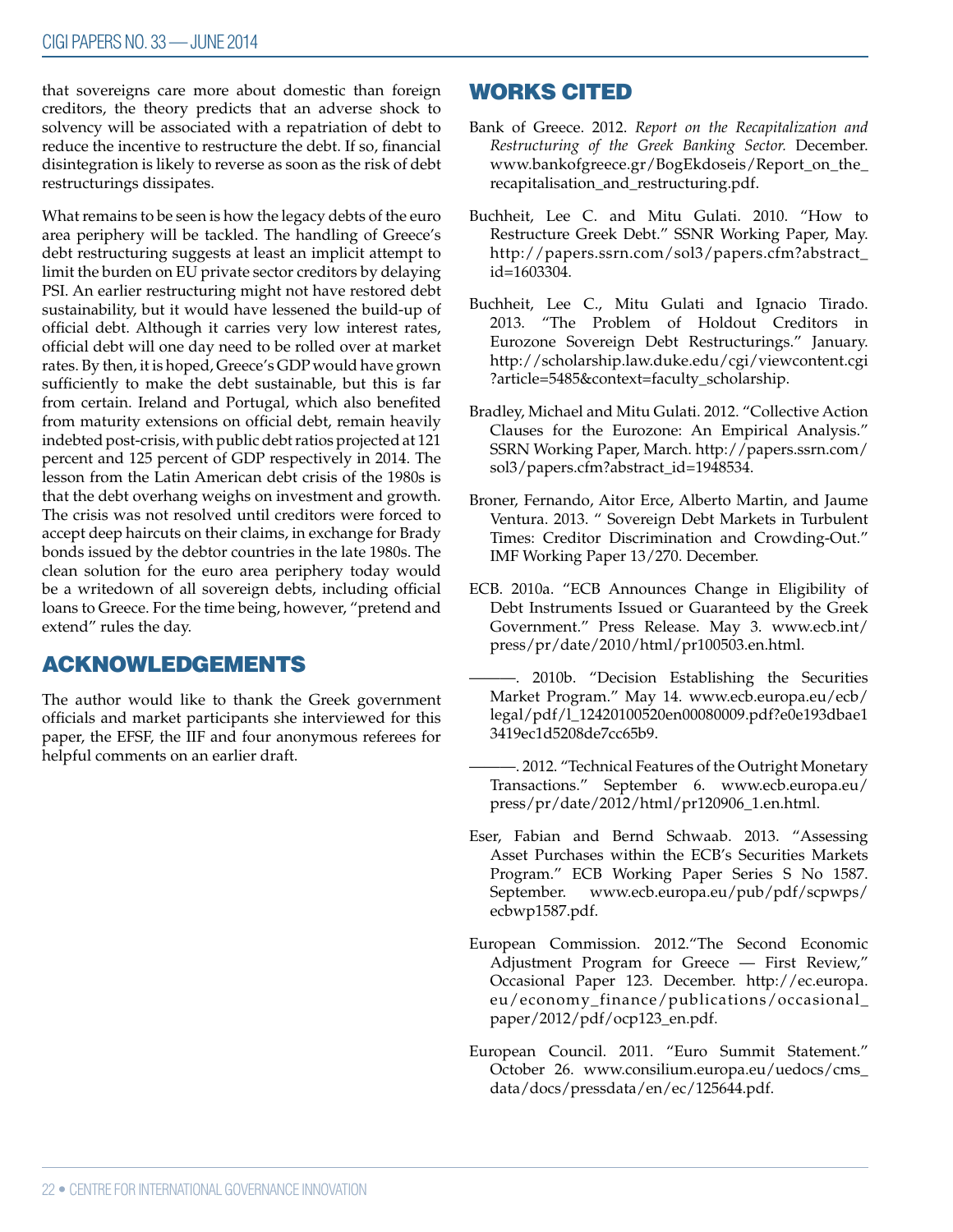———. 2012a. "Eurogroup statement." February 21. http://consilium.europa.eu/uedocs/cms\_data/docs/ pressdata/en/ecofin/128075.pdf.

———. 2012b. "Eurogroup Statement on Greece." November 27. www.consilium.europa.eu/uedocs/cms\_ data/docs/pressdata/en/ecofin/133857.pdf.

- ———. 2012c. "Towards a Genuine Economic and Monetary Union." June 26. http://ec.europa.eu/ economy\_finance/crisis/documents/131201\_en.pdf.
- ———. 2012d. "ESM Treaty." www.european-council. europa.eu/media/582311/05-tesm2.en12.pdf.
- *Financial Times*. 2011. "Banks to Meet to Sweeten Greek Terms." July 6. www.ft.com/intl/cms/s/0/8be3ef98 a6f2-11e0-a808-00144feabdc0.html#axzz2wF5HhUga.
	- ———. 2013. "EU's Olli Rehn Lashes Out at IMF Criticism of Greek Bailout." June 7. www.ft.com/intl/cms/s/0/ ed72d2ac-cf4e-11e2-be7b-00144feab7de.html?siteeditio n=uk#axzz32Ma37ghV.
- Gitlin, Richard and Brett House. 2014. *A Blueprint for a Sovereign Debt Forum*. CIGI Paper No. 27. March. www.cigionline.org/publications/blueprint-sovereigndebt-forum.
- González-Hermosillo, Brenda and Christian A. Johnson (2014). "Transmission of Financial Stress in Europe: The Pivotal Role of Italy and Spain, but not Greece." IMF Working Paper No 14/76. May. www.imf.org/ external/pubs/cat/longres.aspx?sk=41522.0
- Gulati, Mitu and Jeromin Zettelmeyer. 2012. "Making a Voluntary Greek Debt Exchange Work." CEPS Discussion Paper 8754, January. http://ideas.repec. org/p/cpr/ceprdp/8754.html.
- IIF. 2012. "Report of the Joint Committee on Strengthening the Framework for Sovereign Debt Crisis Prevention and Resolution." October.
	- ———. 2014. "IIF Special Committee on Financial Crisis Prevention and Resolution: Views on the Way Forward for Strengthening the Framework for Debt Restructuring." January.
- IMF. 2010. "Greece: Request for Stand-By Arrangement." IMF Country Report No. 10/111. May. www.imf.org/ external/pubs/ft/scr/2010/cr10111.pdf.

-. 2011. "Greece: Fourth Review Under the Stand-By Arrangement and Request for Modification and Waiver of Applicability of Performance Criteria." IMF Country Report No. 11/175. July. www.imf.org/external/pubs/ cat/longres.aspx?sk=25038.0.

———. 2012. "Greece: Request for Extended Arrangement Under the Extended Fund Facility." IMF Country Report No. 12/57, March. www.imf.org/external/ pubs/ft/scr/2012/cr1257.pdf.

- -. 2013a. "Sovereign Debt Restructuring Recent Developments and Implications for the Fund's Legal and Policy Framework." April 26. www.imf.org/ external/np/pp/eng/2013/042613.pdf.
- ———. 2013b. "Jamaica: Request for an Extended Arrangement under the EFF." IMF Country Report No. 13/126, May. www.imf.org/external/pubs/cat/ longres.aspx?sk=40549.0.
- ———. 2013c. "Greece: Ex Post Evaluation of Exceptional Access under the 2010 Stand-By Arrangement." IMF Country Report No. 13/156. June. www.imf.org/ external/pubs/cat/longres.aspx?sk=40639.0.
- ———. 2013d. "Greece: First and Second Reviews Under the Extended Arrangement Under the Extended Fund Facility, Request for Waiver of Applicability, Modification of Performance Criteria, and Re-phasing of Access — Staff Report." IMF Country Report 13/20. January. www.imf.org/external/pubs/cat/longres. aspx?sk=40256.0.
- ———. 2013e. "Global Financial Stability Report: Old Risks, New Challenges." April. www.imf.org/external/ pubs/ft/gfsr/2013/01/pdf/text.pdf.
- ———. 2014. *Fiscal Monitor: Public Expenditure Reform*. April.
- ISDA. 2012. "ISDA EMEA Determinations Committee: Restructuring Credit Event Has Occurred with Respect to the Hellenic Republic." Press Release. March 9. www2.isda.org/newsroom/press-releases/page/11.
- Krueger, Anne. 2002. "Sovereign Debt Restructuring and Dispute Resolution." Speech given at the Bretton Woods Committee Annual Meeting, Washington, DC, June 6. www.imf.org/external/np/speeches/2002/ 060602.htm.
- Linklaters. 2012. "EU Publishes Mandatory Collective Action Clause for Use in Eurozone Sovereign Bonds from 1 January 2013." May. www.linklaters.com/pdfs/ mkt/london/A14950441\_0\_11\_120508\_CAC\_client\_ memo\_MND.pdf.
- Longwave Group. 2012. "Greek 'voluntary' PSI deal equivalent to 'obtaining a voluntary confession at the Spanish inquisition' - CEO of Commerzbank." March 9. www.longwavegroup.com/publications/related\_ articles/2012/120309\_gw\_kiron\_sarkar\_01.php.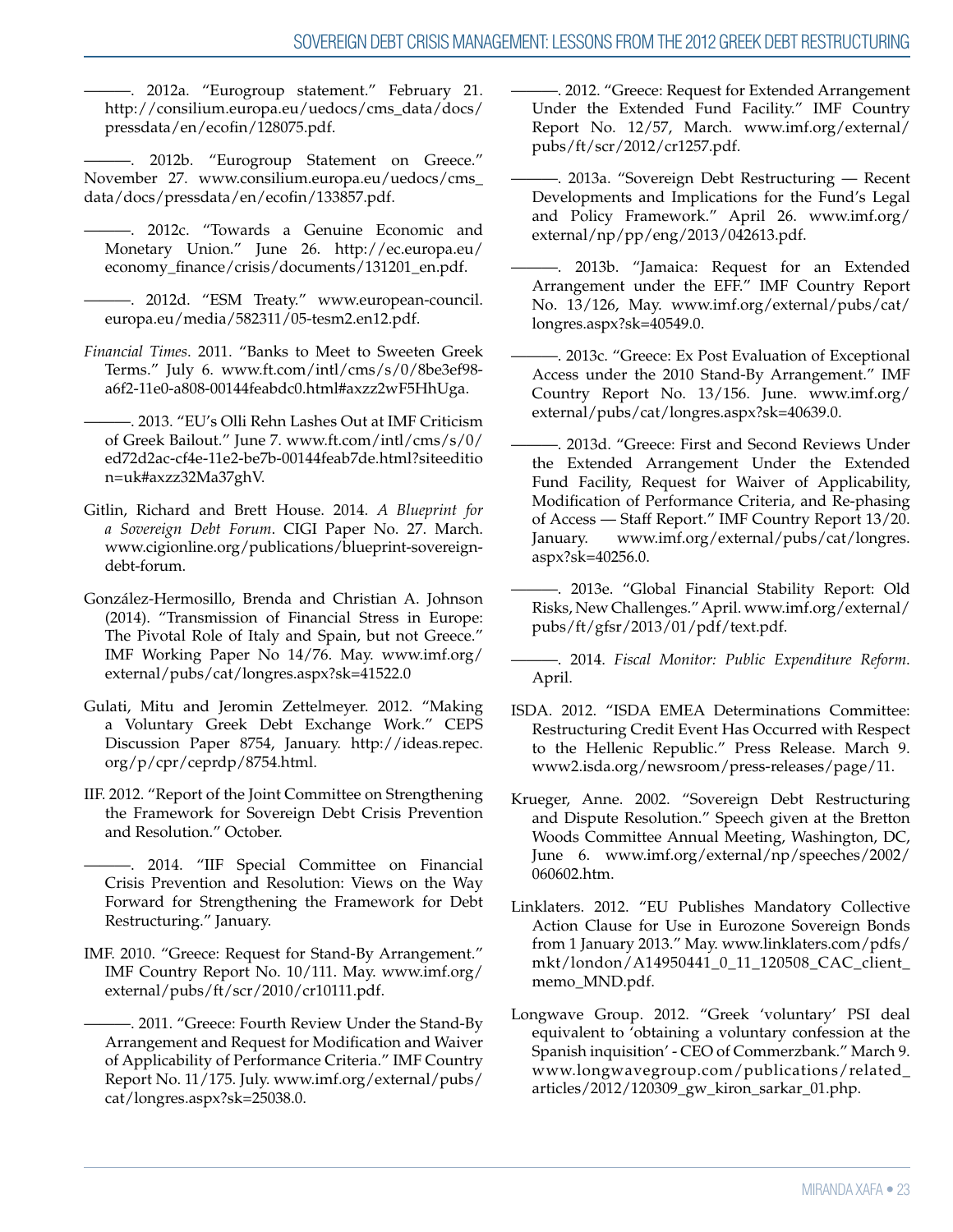- Palaiologos, Yannis. 2014. "How Trichet Threatened to Cut Greece Off." *Kathimerini*. March 11. www.ekathimerini.com/4dcgi/\_w\_articles \_wsite2\_1\_11/03/2014\_538070.
- Porzecanski, Arturo. 2013. "Behind the Greek Default and Restructuring of 2012." In *Sovereign Debt and Debt Restructuring: Legal, Financial and Regulatory Aspects*, edited by Eugenio A. Bruno. London: Globe Business Publishing.
- Public Debt Management Agency. 2012a. Press Release. December 3. www.pdma.gr/attachments/article/248/ Press%20Release%20-%20December%2003.pdf.

———. 2012b. "Hellenic Republic Announces Extension of Invitation Period in Relation to the Exchange Offer Transaction." Press Release. December 10. www.pdma. gr/attachments/article/255/Extension%20Press%20 Release.pdf.

———. 2012c. "Hellenic Republic Announces Exchange Offer Transaction Results." Press Release. December 12. www.pdma.gr/attachments/article/261/Press%20 Release%20-%20December%20-%202012.pdf.

- Schadler, Susan. 2013. *Unsustainable Debt and the Political Economy of Lending: Constraining the IMF's Role in Sovereign Debt Crises*. CIGI Paper No. 19. November. www.cigionline.org/publications/2013/10/ unsustainable-debt-and-political-economy-of-lending.
- Spink, Christopher. 2012. "Greek Tragedy Averted." International Financing Review. December 23. www.ifre.com/greek-tragedy-averted/21059245. article.
- Xafa, Miranda. 2013. "Life after Debt: The 2012 Greek Debt Exchange and Buyback." *World Economics* 14 (1). www.world-economics-journal.com/Contents/ ArticleOverview.aspx?ID=547.
- Zettelmeyer, Jeromin, Christoph Trebesch and Mitu Gulati. 2013. "The Greek Debt Restructuring: An Autopsy." Peterson Institute for International Economics, Working Paper 13. August 8. http://papers.ssrn.com/sol3/ papers.cfm?abstract\_id=2144932.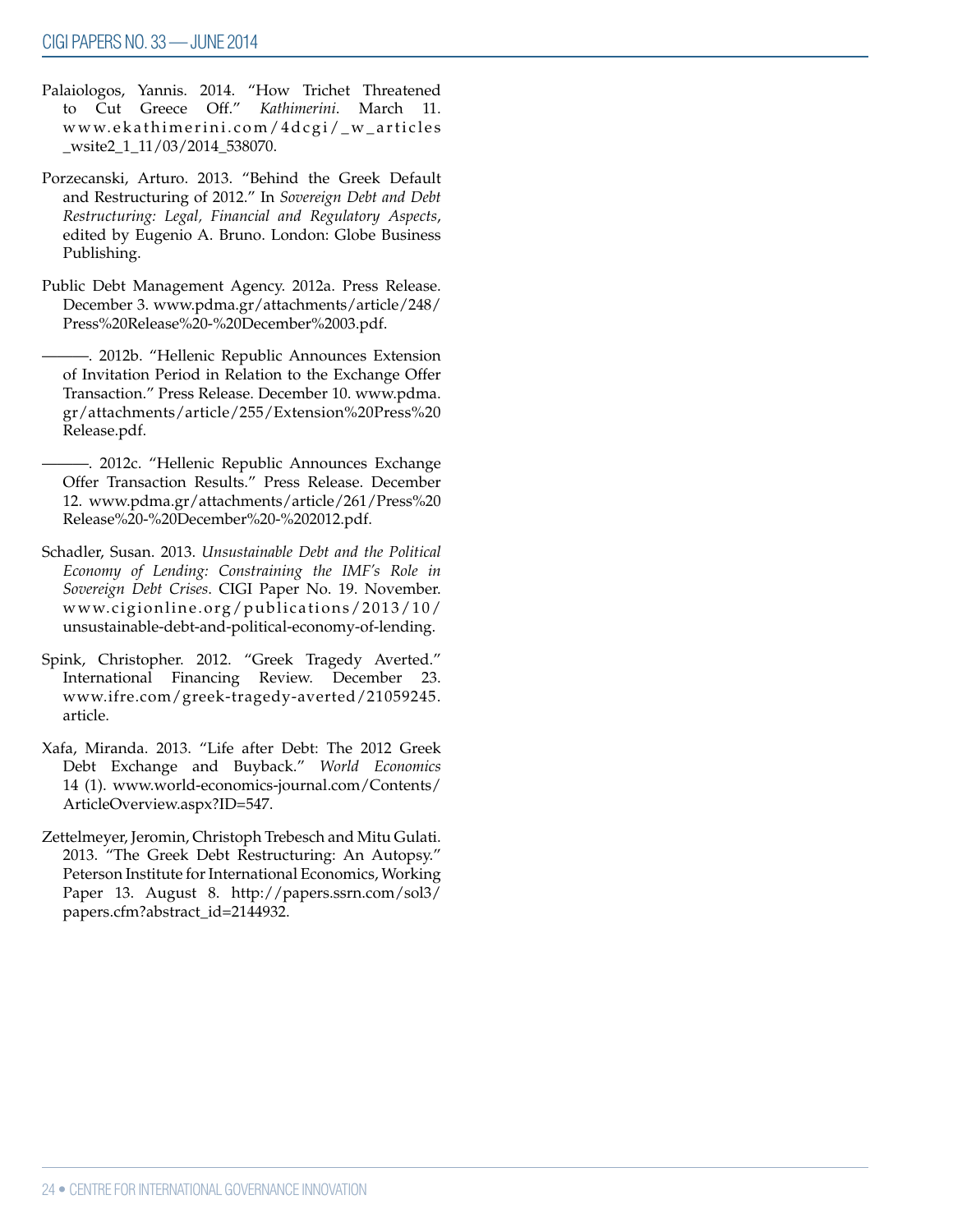# ABOUT CIGI

The Centre for International Governance Innovation is an independent, non-partisan think tank on international governance. Led by experienced practitioners and distinguished academics, CIGI supports research, forms networks, advances policy debate and generates ideas for multilateral governance improvements. Conducting an active agenda of research, events and publications, CIGI's interdisciplinary work includes collaboration with policy, business and academic communities around the world.

CIGI's current research programs focus on three themes: the global economy; global security & politics; and international law.

CIGI was founded in 2001 by Jim Balsillie, then co-CEO of Research In Motion (BlackBerry), and collaborates with and gratefully acknowledges support from a number of strategic partners, in particular the Government of Canada and the Government of Ontario.

Le CIGI a été fondé en 2001 par Jim Balsillie, qui était alors co-chef de la direction de Research In Motion (BlackBerry). Il collabore avec de nombreux partenaires stratégiques et exprime sa reconnaissance du soutien reçu de ceux-ci, notamment de l'appui reçu du gouvernement du Canada et de celui du gouvernement de l'Ontario.

For more information, please visit www.cigionline.org.

# CIGI MASTHEAD

| <b>Managing Editor, Publications</b>    | Carol Bonnett      |                                                |
|-----------------------------------------|--------------------|------------------------------------------------|
| <b>Publications Editor</b>              | Jennifer Goyder    |                                                |
| <b>Publications Editor</b>              | Vivian Moser       |                                                |
| <b>Publications Editor</b>              | Patricia Holmes    |                                                |
| <b>Media Designer</b>                   | <b>Steve Cross</b> |                                                |
| <b>EXECUTIVE</b>                        |                    |                                                |
| President                               | Rohinton Medhora   |                                                |
| <b>Vice President of Programs</b>       | David Dewitt       |                                                |
| <b>Vice President of Public Affairs</b> | Fred Kuntz         |                                                |
| <b>Vice President of Finance</b>        | Mark Menard        |                                                |
| <b>COMMUNICATIONS</b>                   |                    |                                                |
| <b>Communications Specialist</b>        | Declan Kellly      | dkelly@cigionline.org (1 519 885 2444 x 7356)  |
| <b>Public Affairs Coordinator</b>       | Erin Baxter        | ebaxter@cigionline.org (1 519 885 2444 x 7265) |